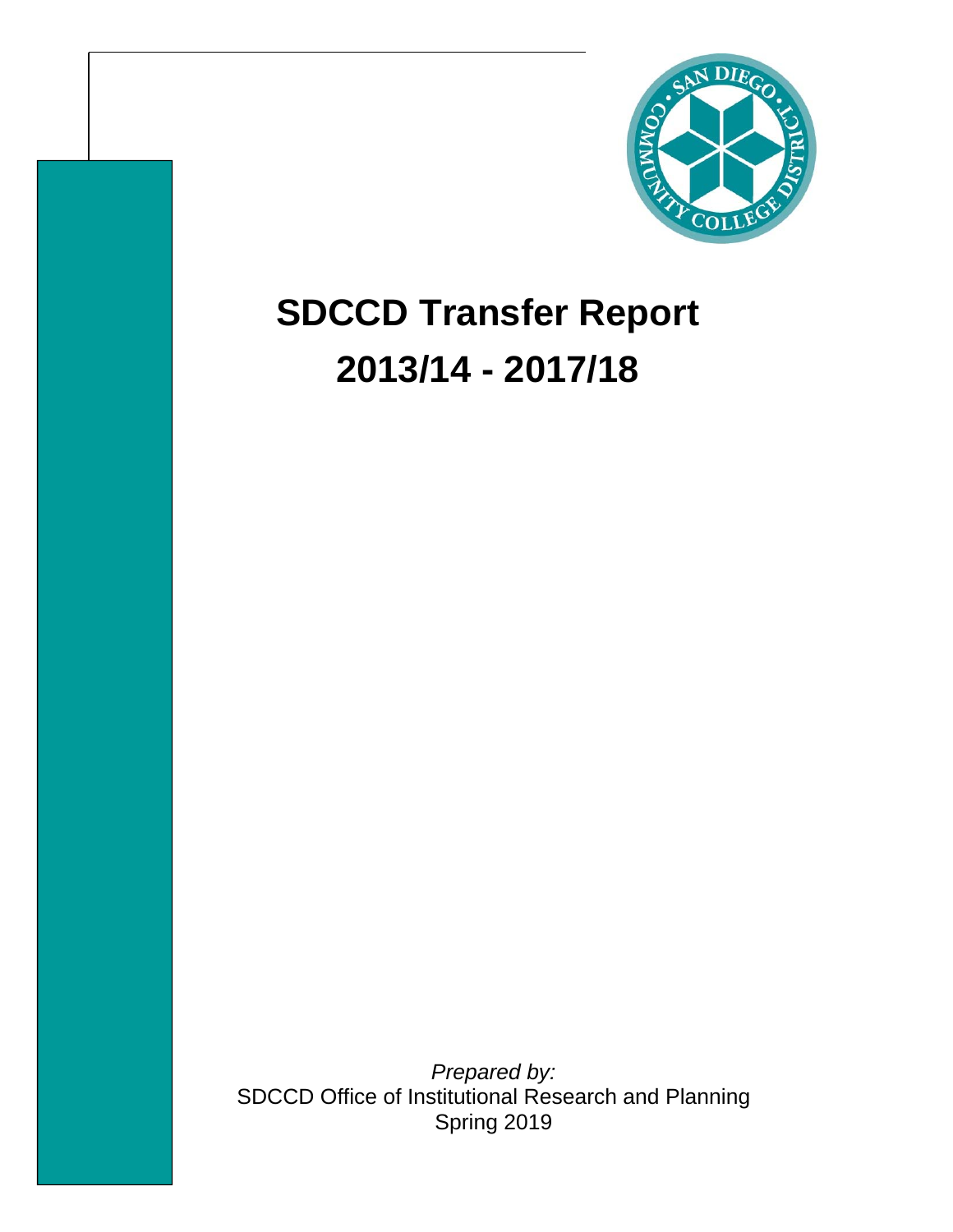## **Table of Contents**

|                                                         | 1              |
|---------------------------------------------------------|----------------|
|                                                         | $\overline{2}$ |
|                                                         | $\overline{4}$ |
|                                                         | 5              |
|                                                         | 6              |
|                                                         | 7              |
| Transfer Volume: Top Transfer Destinations by Ethnicity | 12             |
|                                                         | 14             |
|                                                         | 16             |
|                                                         | 18             |
|                                                         | 20             |
| Transfer Prepared Rate by Ethnicity and Gender          | 21             |
|                                                         | 22             |
|                                                         | 23             |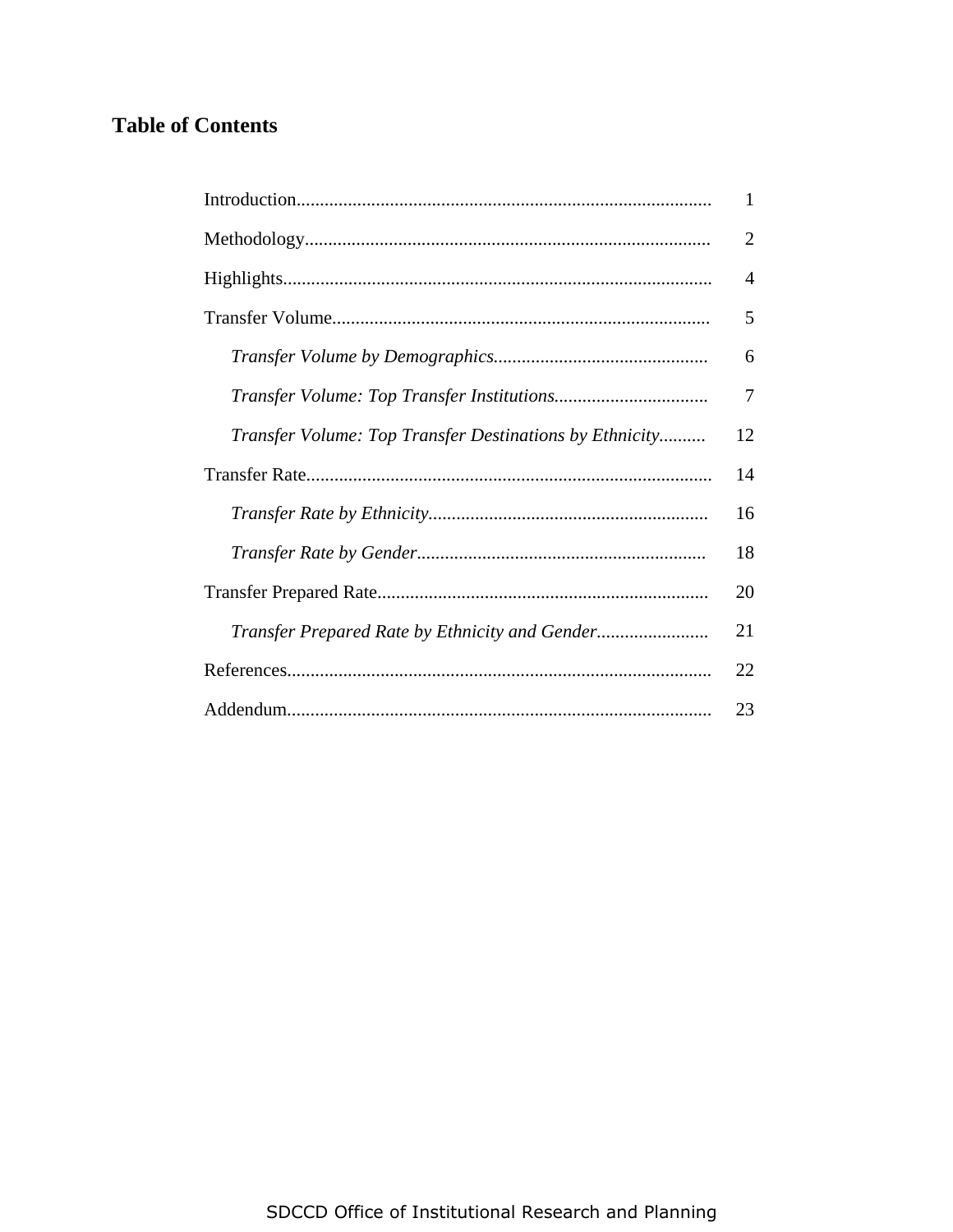## **Introduction**

<u>.</u>

California community colleges continue to focus on supporting transfer preparedness and access to affordable higher education, as mandated by legislation like AB705 and AB19. This focus is redefined in the Vision for Success document (2019), which sets ambitious transfer-related goals within the context of the complex challenges facing California community colleges. Perhaps the most ambitious goal in Vision for Success is increasing the number of students who transfer to a California public university by 35%. Challenges to this accomplishing this goal include the high average number of units students accumulate before transferring, completion of transfer-level math and English courses, and achievement gaps among African American, American Indian/Alaskan, Hispanic, and Pacific Islander students. These challenges are compounded in the San Diego region by significant impaction at San Diego State University (SDSU) and University of California, San Diego (UCSD).

Transfer-related data is notoriously complex, as students come from diverse educational backgrounds, experience community college in a variety of ways, and transfer (or don't) for many reasons. To best situate SDCCD in this dynamic landscape, three metrics of student transfer are presented in this report: transfer volume, transfer rate, and transfer prepared rate. Data are disaggregated by college to show differences within the district, and by gender and ethnicity as part of the necessary equity lens for viewing data and information of this type.

## **Overview of metrics used in this report**

Transfer volume is a broad metric which reports transfer data for students from varied academic backgrounds. More constrained metrics like transfer rate track cohorts and exclude students who have started at different institutions, but transfer volume depicts a holistic picture: it is the raw number of students serviced by SDCCD who enrolled in a four-year institution in a given year. Transfer volume identifies the overall number of transfers, which may be valuable information when used in tandem with enrollment trends to determine whether or not there have been equitable support services among segments in the population. Because transfer volume is not tied to a cohort, it is a snapshot of SDCCD students' transfer achievements in each of the last five years.

Transfer rate tracks a cohort of students with similar qualities that characterize a particular transfer behavior over a specified period of time<sup>1</sup>. Transfer rate provides information that is timerestricted which could be very useful for informing decisions regarding curriculum, course offerings, and scheduling. Because it is based on a six-year cohort, conclusions made regarding transfer rate are relevant to the six years prior to the end of the cohort.

Transfer prepared rate adds students who have made significant progress towards transfer but don't transfer or obtain a degree to the transfer rate. To achieve transfer-prepared status, a student must successfully complete 60 UC/CSU transferable units with a GPA greater than or equal to 2.0. Transfer prepared students are evidence of both the work that community colleges are doing to achieve Vision for Success goals, and the challenges they face in preparing students for transfer and removing transfer-related obstacles.

<sup>1</sup> Students who complete six units in a three year period and attempt any English or math course display *intent-totransfer*. Such students are grouped by the year of their first enrollment at City, Mesa, or Miramar, and tracked for six years as part of a cohort.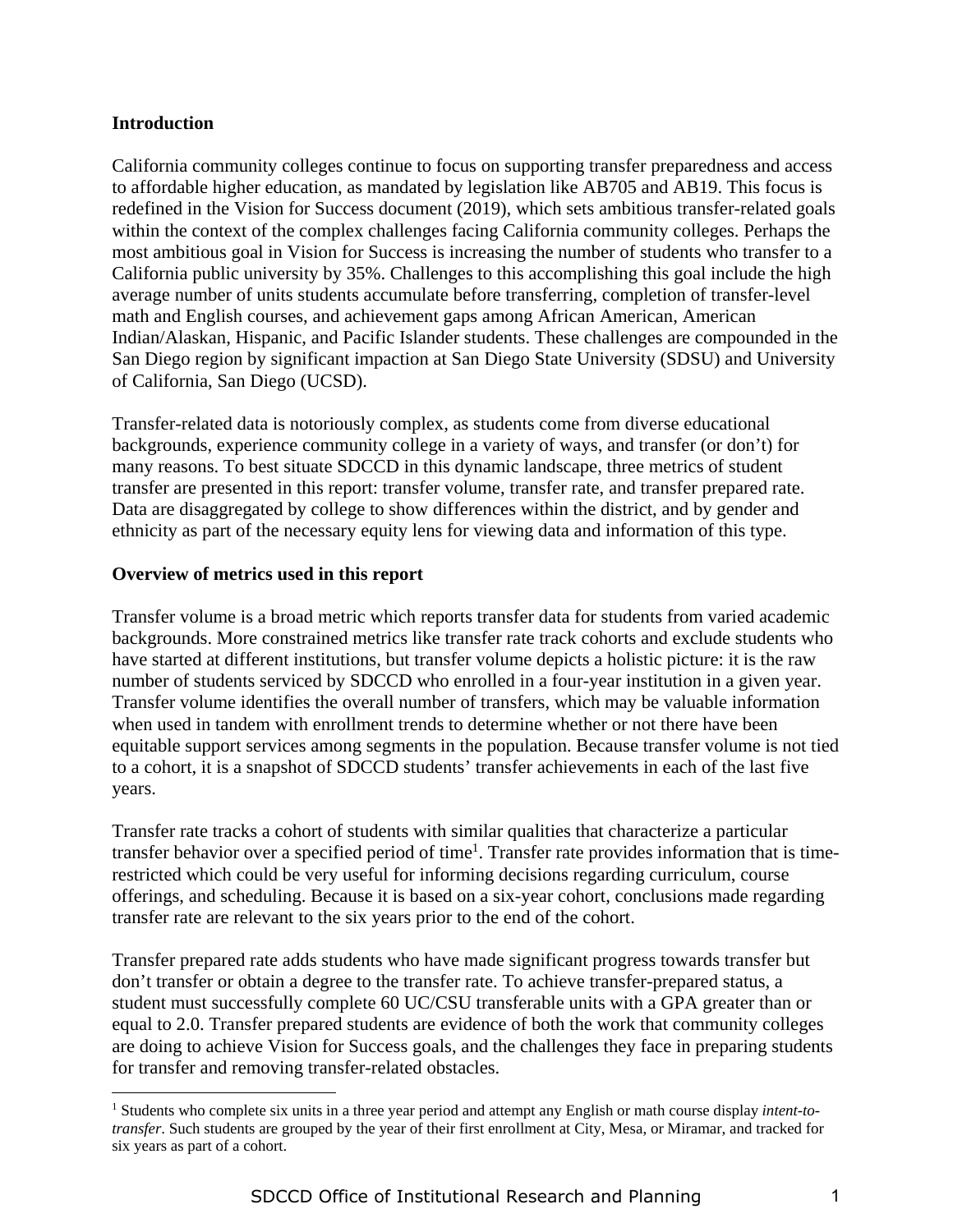## **Methodology**

**Transfer Volume:** Data for students who attended one of the District's three colleges – City, Mesa, or Miramar – were sent to the National Student Clearinghouse (NSC) and matched against a transfer student database, which includes data from public and private four-year institutions that enroll over 99% of all college students in the U.S.

Transfer volume in this report is the number of students who transferred from SDCCD to a fouryear university who met two conditions: (1) complete 12 or more transferrable units at any community college within six years prior to transfer, and (2) enroll at City, Mesa, or Miramar within two years prior to transfer.

This methodology captures both students who were first-time students at another community college system and students who were first-time at SDCCD. The NSC dataset includes only

students who have a valid social security number, which excludes undocumented students and those who do not provide a Social Security number upon enrollment from the data presented in this report.



**Transfer Rate:** Data for the transfer rate tables and figures came from the California Community Colleges Chancellor's Office Data on Demand system. The data includes three different cohorts whose outcomes (i.e., transfer to a 4-year institution) were tracked for 6 years each. Cohorts consist of first-time students at City, Mesa, or Miramar colleges who completed

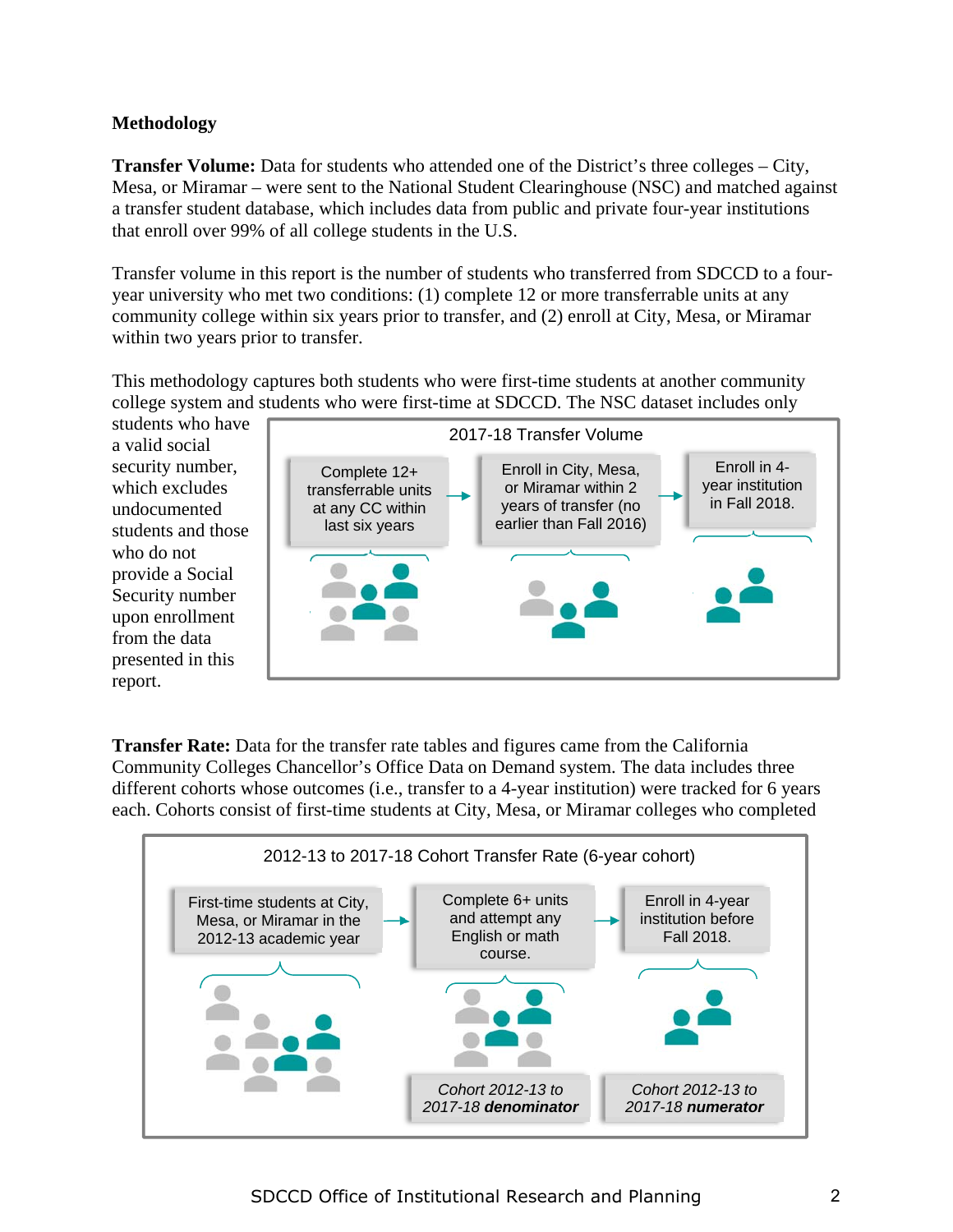six units in a three year period and attempted any English or math course. To calculate the transfer rate, the number of students who successfully transferred to a 4-year institution was divided by the initial cohort and then multiplied by 100. Similar to NSC data used for transfer volume, the Data on Demand system includes only students who have a valid social security number, thus excluding undocumented students and those who did not provide a social security number upon enrollment. This methodology has remained consistent for the three cohort groups included in this report.

**Transfer Prepared Rate:** Students who reach transfer prepared status, but do not transfer to a 4-year institution or obtain an associate degree, are added to students who transfer to a 4-year institution to calculate the transfer prepared rate. Students are transfer prepared when they have successfully completed 60 UC/CSU transferable units with a GPA greater than or equal to 2.0. The cohort parameters used to define transfer rate (first-time students at City, Mesa, or Miramar colleges who completed six units in a three year period and attempted any English or math course) also apply to this definition of transfer prepared.

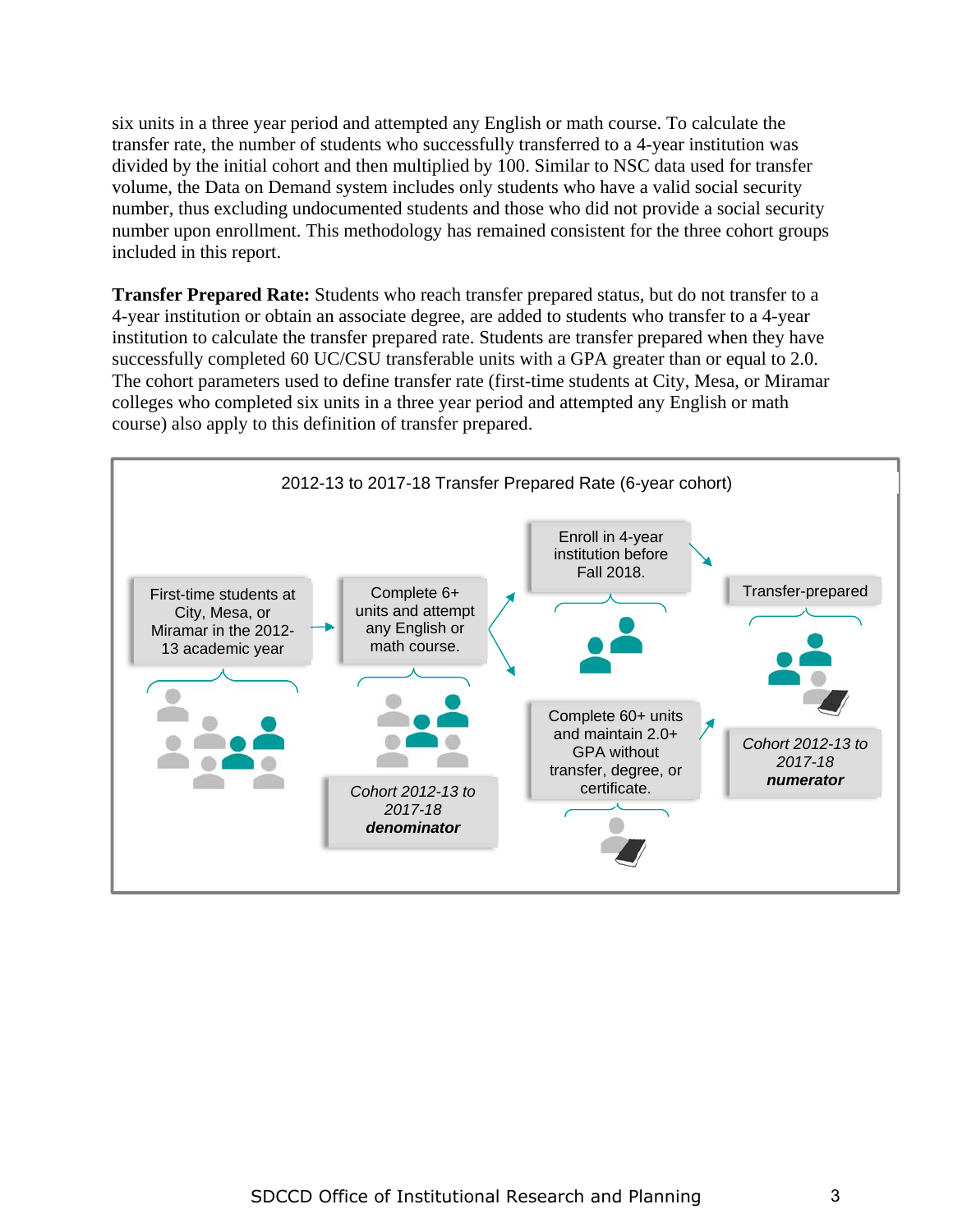## **Highlights**

## *Transfer Volume*

Transfer volume has increased each of the previous five years. There were 854 more transfers from SDCCD to a four-year institution in 2017-18 than in 2013-14, and 319 more than the previous year.

## *Transfer Volume by Destination*

While San Diego State University (SDSU) has historically accounted for the largest percent of SDCCD transfer volume (between 59% and 63% of transfers to the top five transfer destinations during the last five years), transfers to SDSU as a proportion of total transfer volume have decreased since 2015-16.

## *Transfer Volume by Demographics*

Female students were under-represented in transfer volume in each of the last five years, accounting for between 50% and 52% of transfer volume, compared to 55% or 56% of the student population (Factbook, 2018).

In 2017-18, representation in transfer volume by ethnicity was within 2% of the student population for all groups except for white students, who were over-represented (37% of transfer volume compared to 31% of the student population), and Latinx students, who were underrepresented (31% of transfer volume compared to 37% of the student population). However, the rate of under-representation for Latinx students has decreased since 2013-14, when they accounted for 25% of transfer volume compared to 35% of the student population (student population statistics from Factbook, 2018).

## *Transfer Rate*

Transfer rates have declined for the last three cohorts, from 40% of the 2010-11 cohort to 38% of the 2012-13 cohort. Several factors contribute to this decreasing rate, which tracks the outcomes of a group of students over the last six years. These factors include changes in course availability due to budget reductions, an improving labor market, and impaction at SDSU, University of California, San Diego (UCSD), and California State University, San Marcos (CSUSM).

In line with overall transfer rates, transfer rates by ethnicity have decreased for all groups, with two exceptions: white students, whose 2012-13 rate returned to the 2010-11 rate of 45%, and African American students, whose rate increased from 28% of the 2010-11 cohort to 32% of the 2012-13 cohort. Nonetheless, transfer rates for African American students remain the second lowest<sup>2</sup> at 32%, ahead of Latinx students (31%). Transfer rates decreased most dramatically for Asian/Pacific Islander students (-7%) and Filipino students (-6%) between the 2010-11 and 2012-13 cohort.

## *Transfer Prepared Rate*

As transfer rates have decreased over the last three years, overall transfer prepared rates have decreased slightly. Further, more students are becoming transfer prepared without actually transferring. These students comprised 17% of the 2012-13 transfer prepared cohort, compared to 15% of the 2010-11 cohort. While transfer prepared rates decreased for most student groups, they increased 5% for African American students and 2% for white students.

<sup>2</sup> Excluding American Indian students due to small cohort size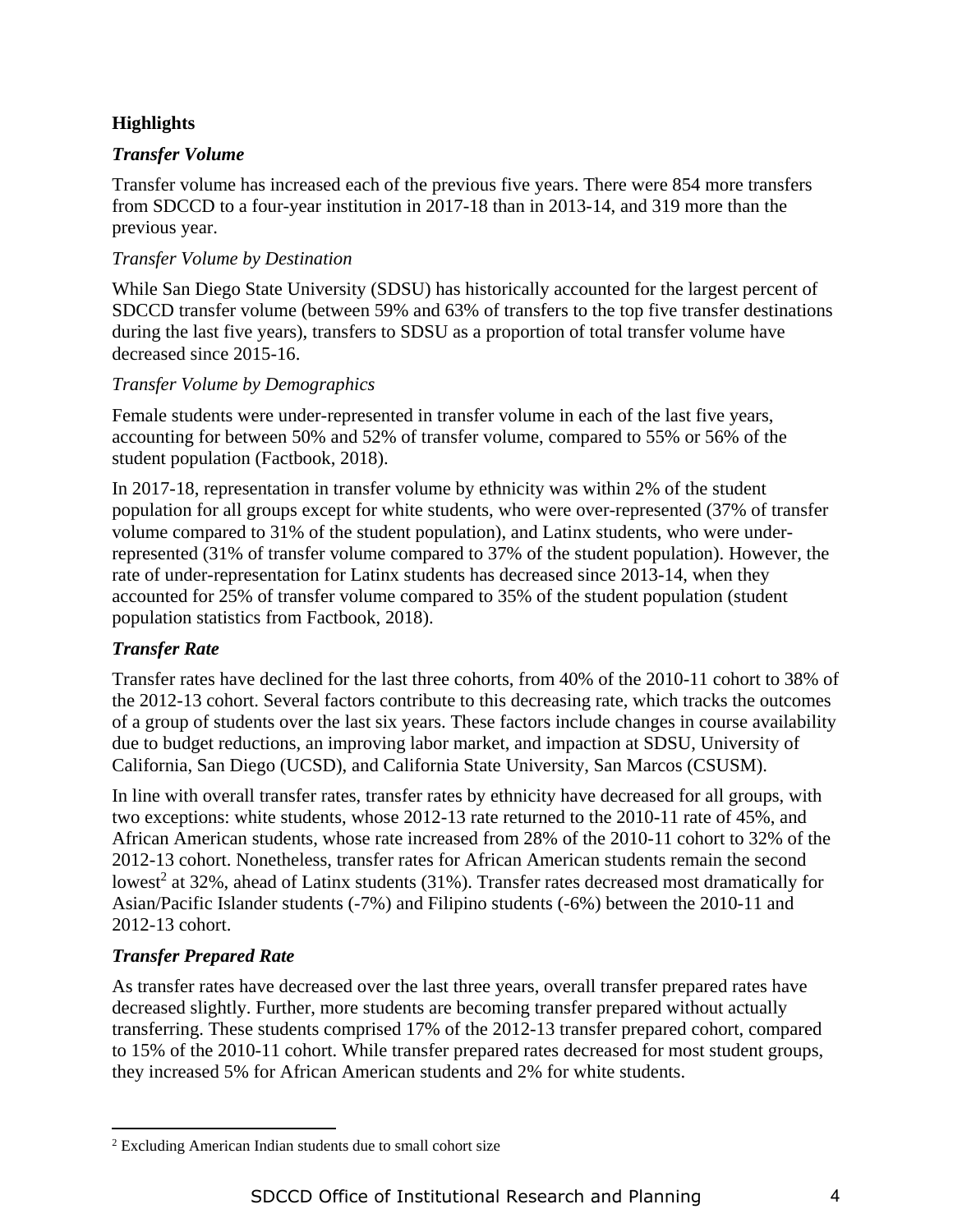## *Transfer Volume*

The number of students who transferred from an SDCCD college to a four-year university increased each year from 2013-14 to 2017-18. Compared to the 2016-17 academic year, the All Colleges transfer volume increased by 8%. That growth was driven by increases of 136 transfers from Mesa College and 132 transfers from Miramar College compared to the previous year.

While transfer volume has increased each year, transfer rate has decreased. As will be discussed later in this report, the discrepancy in performance of these two metrics is due to differences in parameters used to define transfer rate and transfer volume, and external factors such as course offerings, impaction at SDSU, UCSD, and CSUSM, and the labor market.





|                     | 2013-14 | 2014-15 | 2015-16 | 2016-17 | 2017-18 | % Change<br>13/14-17/18 | % Change<br>16/17-17/18 |
|---------------------|---------|---------|---------|---------|---------|-------------------------|-------------------------|
| <b>City College</b> | 753     | 780     | 855     | 920     | 971     | 29%                     | 6%                      |
| Mesa College        | 1,853   | .983    | 2.069   | 2.148   | 2.284   | 23%                     | 6%                      |
| Miramar College     | 752     | 675     | 758     | 825     | 957     | 27%                     | 16%                     |
| <b>All Colleges</b> | 3,358   | 3,438   | 3,682   | 3,893   | 4.212   | 25%                     | 8%                      |

|  |  | Table 1. Overall Transfer Volume for All Colleges and by College from 2013-14 to 2017-18 |
|--|--|------------------------------------------------------------------------------------------|
|  |  |                                                                                          |

Source: National Student Clearinghouse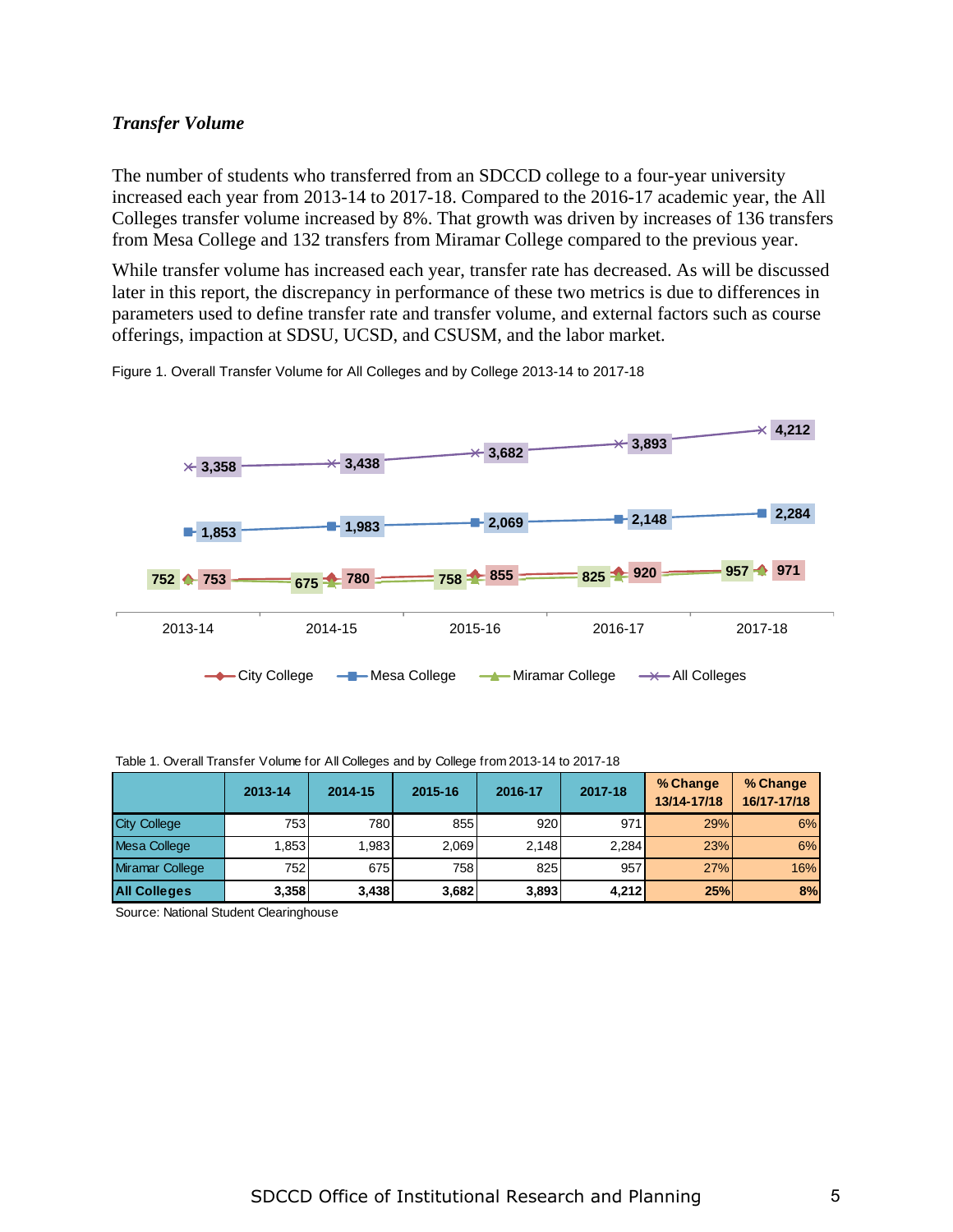## *Transfer Volume by Demographics*

In 2017-18, representation in transfer volume by ethnicity was within 2% of the student population for all groups except for white and Latinx students (student population statistics from Factbook 2018). While Latinx students were under-represented in transfer volume in each of the last five years, the percent of total transfers accounted for by Latinx students has increased, from 25% of total transfers in 2013-14 to 31% in 2017-18. This increase has led to less underrepresentation of Latinx students in transfer volume (from a 10% difference between transfer volume and student population in 2013-14, to 6% in 2017-18). This lessening of underrepresentation has occurred as Latinx students have grown as a percent of the student population (35% to 37%).

|        | 2013-14      |               | 2017-18      |               |  |  |  |
|--------|--------------|---------------|--------------|---------------|--|--|--|
|        | % of Student | % of Transfer | % of Student | % of Transfer |  |  |  |
|        | Population   | Volume        | Population   | Volume        |  |  |  |
| _atinx | 35%          | 25%           | 37%          | 31%           |  |  |  |
| White  | 32%          |               | 31%          |               |  |  |  |

Table 2. Over- and under- representation in transfer volume, by ethnicity

|                        | 2013-14          |     | 2014-15          |     | 2015-16    |     | 2016-17          |      | 2017-18 |      | All<br><b>Colleges</b><br>Average<br>13/14-17/18 | % Change | % Change |
|------------------------|------------------|-----|------------------|-----|------------|-----|------------------|------|---------|------|--------------------------------------------------|----------|----------|
| African American       | 192 <sub>l</sub> | 6%  | 230              | 7%  | 232        | 6%  | 228              | 6%   | 214     | 5%   | 6%                                               | 11%      | $-6%$    |
| American Indian        | 18 <sup>l</sup>  | 1%  | 11               | 0%  | 13         | 0%  | 51               | 0%   |         | 0%   | 0%                                               | $-61%$   | 40%      |
| Asian/Pacific Islander | 419              | 12% | 437              | 13% | 466        | 13% | 542              | 14%  | 529     | 13%  | 13%                                              | 26%      | $-2%$    |
| Filipino               | 171              | 5%  | 173 <sup>1</sup> | 5%  | 189        | 5%  | 183 <sup>l</sup> | 5%   | 212     | 5%   | 5%                                               | 24%      | 16%      |
| Latinx                 | 823              | 25% | 926              | 27% | 1,054      | 29% | 1,165            | 30%  | 1,320   | 31%  | 28%                                              | 60%      | 13%      |
| <b>White</b>           | 1.405 l          | 42% | 1.353            | 39% | 1.449      | 39% | 1.472            | 38%  | 1.572   | 37%  | 39%                                              | 12%      | 7%       |
| Other                  | 206              | 6%  | 211              | 6%  | 217        | 6%  | 244I             | 6%   | 282     | 7%   | 6%                                               | 37%      | 16%      |
| <b>Unreported</b>      | 124              | 4%  | 97               | 3%  | 62         | 2%  | 54               | 1%   | 76I     | 2%   | 2%                                               | $-39%$   | 41%      |
| Total                  | 3,358            |     | 100% 3,438       |     | 100% 3,682 |     | 100% 3,893       | 100% | 4.2121  | 100% | 100%                                             | 25%      | 8%       |

Table 3. All Colleges Transfer Volume by Ethnicity from 2013-14 to 2017-18

Female students were under-represented in transfer volume in each of the last five years, accounting for between 50% and 52% of transfer volume, compared to 55% or 56% of the student population.

|                   | 2013-14 |    |           | 2014-15 | 2015-16   |     | 2016-17   |       | 2017-18   |                                                        | All<br><b>Colleges</b><br>Average<br>13/14-17/18 | % Change<br>13/14-17/18 16/17-17/18 1 | % Change |
|-------------------|---------|----|-----------|---------|-----------|-----|-----------|-------|-----------|--------------------------------------------------------|--------------------------------------------------|---------------------------------------|----------|
| Female            | 1.734   |    | 52% 1.731 |         | 50% 1,879 |     | 51% 2,003 |       | 51% 2,193 | 52%                                                    | 51%                                              | 26%                                   | 9%       |
| <b>Male</b>       | 1.624l  |    | 48% 1.705 |         | 50% 1.803 | 49% | 1.890     |       | 49% 2.019 | 48%                                                    | 49%                                              | 24%                                   | 7%       |
| <b>Unreported</b> | ΩI      | 0% |           | 0%      |           | 0%  |           | $0\%$ |           | 0%                                                     | 0%                                               | $\frac{1}{2}$                         | $- - -$  |
| Total             |         |    |           |         |           |     |           |       |           | 3,358 100% 3,438 100% 3,682 100% 3,893 100% 4,212 100% | 100%                                             | 25%                                   | 8%       |

Table 4. All Colleges Transfer Volume by Gender from 2013-14 to 2017-18

Source: National Student Clearinghouse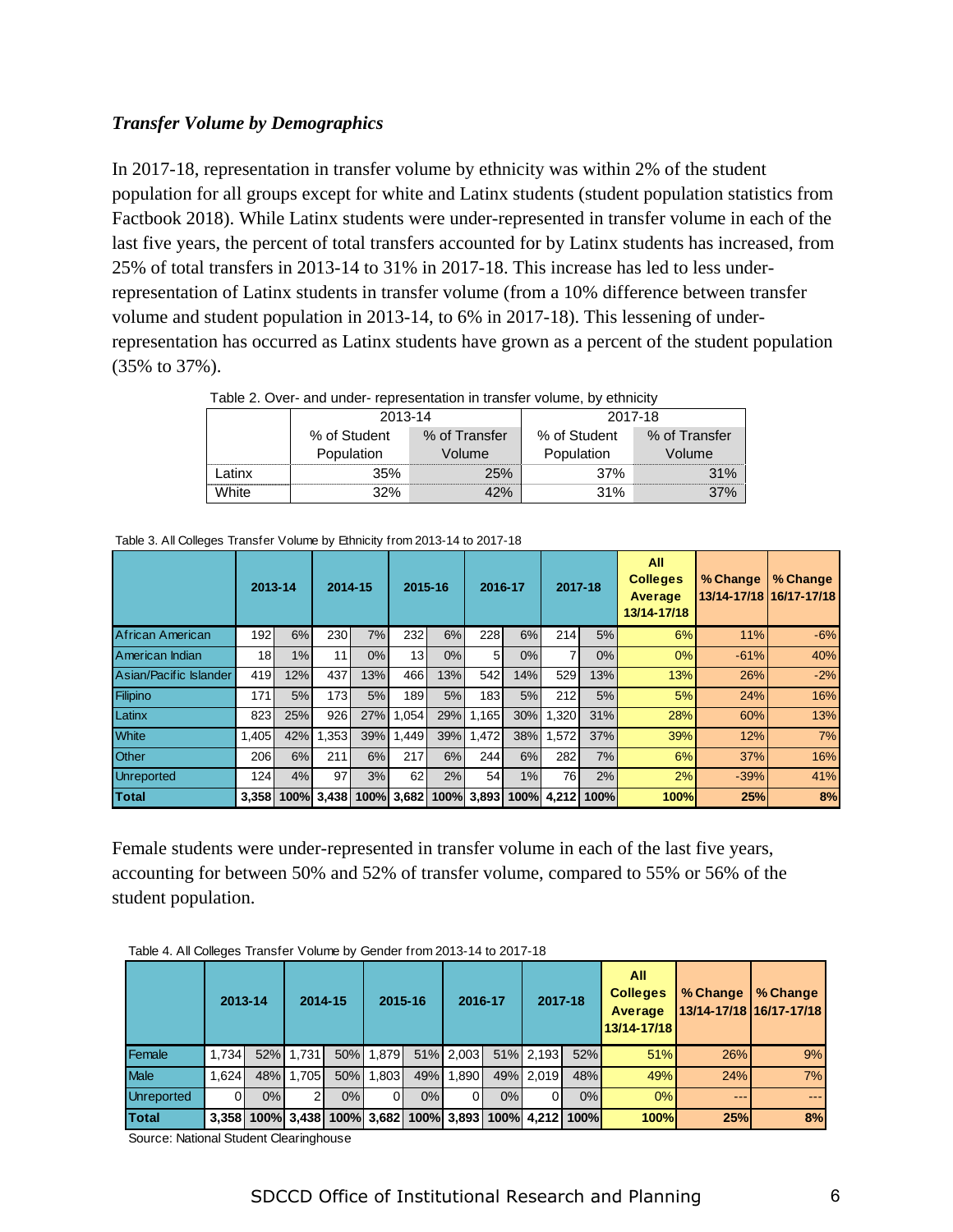## *Transfer Volume: Top Transfer Institutions*

Of SDCCD students who transferred to the top five transfer destinations in 2017-18, 60% transferred to San Diego State University (SDSU). While the number of transfers to SDSU has increased each of the last five years, the percent of top five transfer volume accounted for by SDSU has decreased from 63% in 2015-16 to 60% in 2017-18 (1,189 out of 1,887 transfers in 2015-16, to 1,275 out of 2,108 students in 2017-18). This decrease may be due to an increase in transfers to California State University San Marcos (CSUSM) – transfer volume to this university increased from 96 students in 2016-17 to 157 in 2017-18 (an increase of 64%). While transfer volume to CSUSM accounted for just 7% of top five transfer volume in 2017-18, it appears that transfers to this university are trending upward after declining significantly in 2016- 17 (a 64% increase from the prior year in 2017-18, which follows a 14% decrease in 2016-17 from the prior year).

|  | Table 5. Percent Change in Transfer Volume Compared to Previous Year |  |  |  |
|--|----------------------------------------------------------------------|--|--|--|
|  |                                                                      |  |  |  |

|                             | 2013-14                  |       | 2014-15 2015-16 2016-17 |        | 2017-18 |
|-----------------------------|--------------------------|-------|-------------------------|--------|---------|
| San Diego State University  | $-$                      | $1\%$ | 14%                     | 3%     | 4%I     |
| San Marcos State University | $\overline{\phantom{a}}$ | -9%1  | 39%                     | $-14%$ | 64%l    |

Total Transfer Volume

|                             | 2013-14            |        | 2014-15 2015-16 2016-17 |                    | $12017-18$ |
|-----------------------------|--------------------|--------|-------------------------|--------------------|------------|
| San Diego State University  | 1.032 <sub>1</sub> | 1.0431 | 1.189                   | 1.228 <sub>1</sub> | .2751      |
| San Marcos State University | 881                | 80     | 111                     | 96 <sub>1</sub>    | 1571       |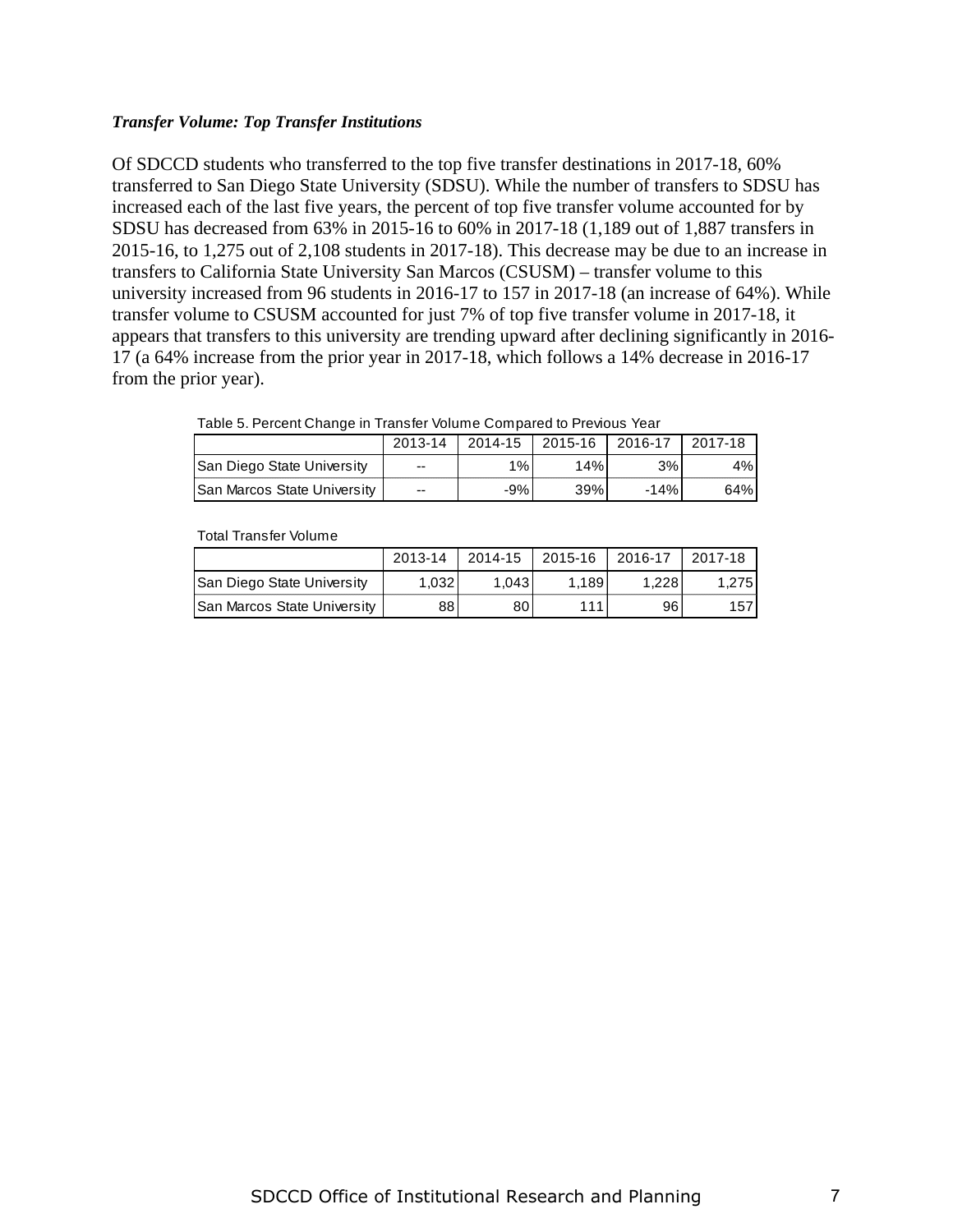

#### Table 6. All Colleges-Top 4-Year Transfer Institutions 2013-14 to 2017-18

|                            | 2013-14 |             | 2014-15 |      | 2015-16 |      | 2016-17 |      | 2017-18          |      | % Change<br>13/14-17/18 | % Change<br>16/17-17/18 |
|----------------------------|---------|-------------|---------|------|---------|------|---------|------|------------------|------|-------------------------|-------------------------|
| San Diego State University | 1,032   | 59%         | 1.043   | 62%  | 1.189   | 63%  | 1,228   | 62%  | 1,275            | 60%  | 24%                     | 4%                      |
| <b>UC San Diego</b>        | 316     | 18%         | 325     | 19%  | 317     | 17%  | 371     | 19%  | 384              | 18%  | 22%                     | 4%                      |
| National University        | 235     | 14%         | 165     | 10%  | 158     | 8%   | 203     | 10%  | 188 <sup>I</sup> | 9%   | $-20%$                  | $-7%$                   |
| <b>CSU San Marcos</b>      | 88      | 5%          | 80      | 5%   | 1111    | 6%   | 961     | 5%   | 157              | 7%   | 78%                     | 64%                     |
| University of San Diego    | 67      | 4%          | 78I     | 5%   | 112     | 6%   | 85 l    | 4%   | 104 <sup>1</sup> | 5%   | 55%                     | 22%                     |
| Total                      | 1.738   | <b>100%</b> | 1.691   | 100% | 1.887   | 100% | ا983.   | 100% | 2.108            | 100% | 21%                     | 6%                      |

Source: National Student Clearinghouse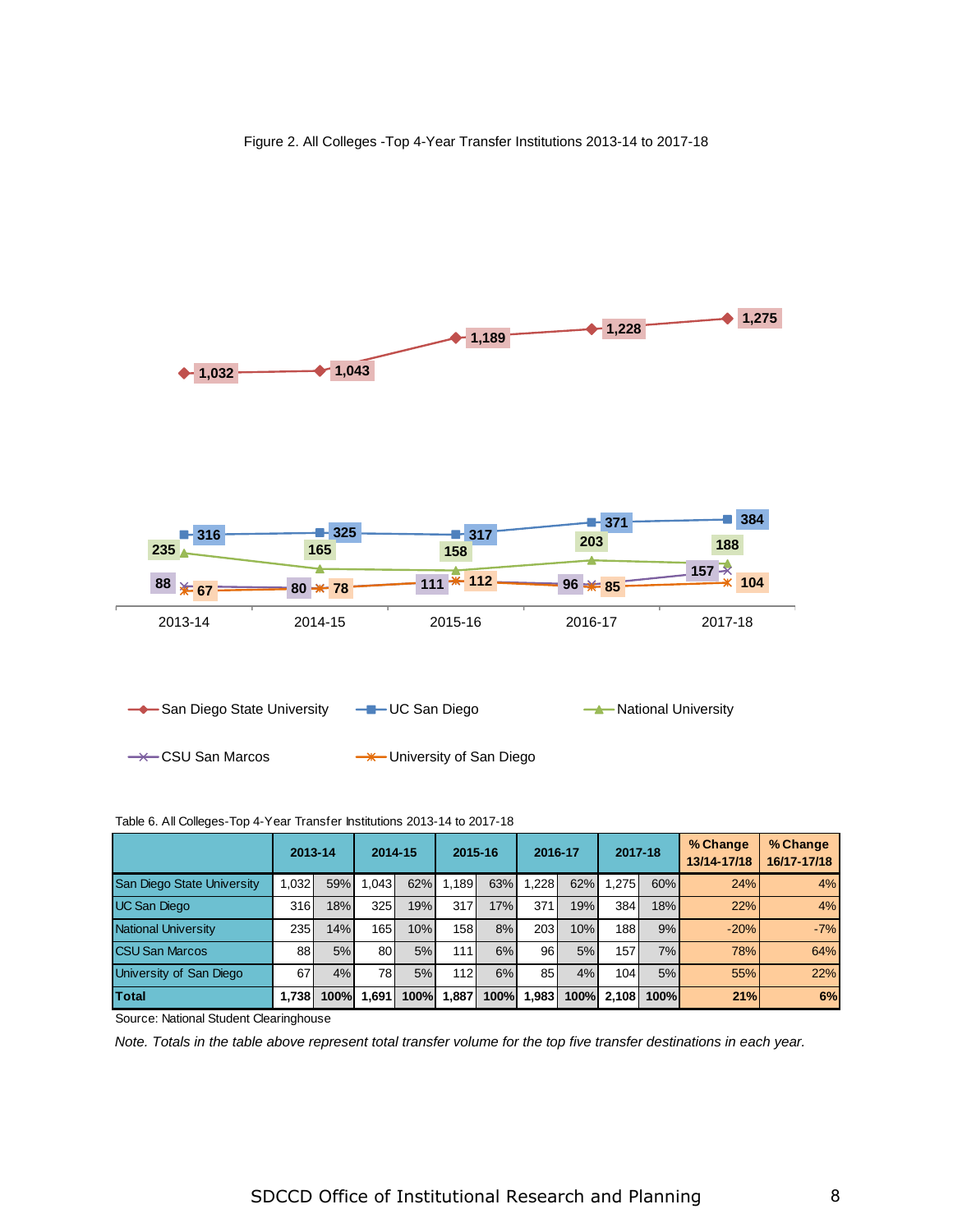



|                                 | 2013-14         |      | 2014-15         |      | 2015-16         |      | 2016-17 |      | 2017-18          |      | % Change<br>13/14-17/18 | % Change<br>16/17-17/18 |
|---------------------------------|-----------------|------|-----------------|------|-----------------|------|---------|------|------------------|------|-------------------------|-------------------------|
| San Diego State University      | 254             | 66%  | 269             | 71%  | 281             | 66%  | 324     | 65%  | 334 <sup>1</sup> | 65%  | 31%                     | 3%                      |
| <b>National University</b>      | 76 I            | 20%  | 50 <sup>1</sup> | 13%  | 49              | 12%  | 60 l    | 12%  | 61               | 12%  | $-20%$                  | 2%                      |
| UC San Diego                    | 35 <sub>1</sub> | 9%   | 34 <sub>1</sub> | 9%   | 52 <sub>1</sub> | 12%  | 61      | 12%  | 70               | 14%  | 100%                    | 15%                     |
| <b>Arizona State University</b> | 14 <sup>1</sup> | 4%   | 16 <sup>1</sup> | 4%   | 23 <sub>l</sub> | 5%   | 28I     | 6%   | 23 <sub>l</sub>  | 4%   | 64%                     | $-18%$                  |
| Point Loma Nazarene University  | 61              | 2%   | 12 <sub>l</sub> | 3%   | 19 <sup>1</sup> | 4%   | 26 I    | 5%   | 24 <sup>1</sup>  | 5%   | 300%                    | $-8%$                   |
| <b>Total</b>                    | 385             | 100% | 381             | 100% | 424             | 100% | 499     | 100% | <b>512</b>       | 100% | <b>33%</b>              | 3%                      |

Table 7. City College -Top 4-Year Transfer Institutions 2013-14 to 2017-18

Source: National Student Clearinghouse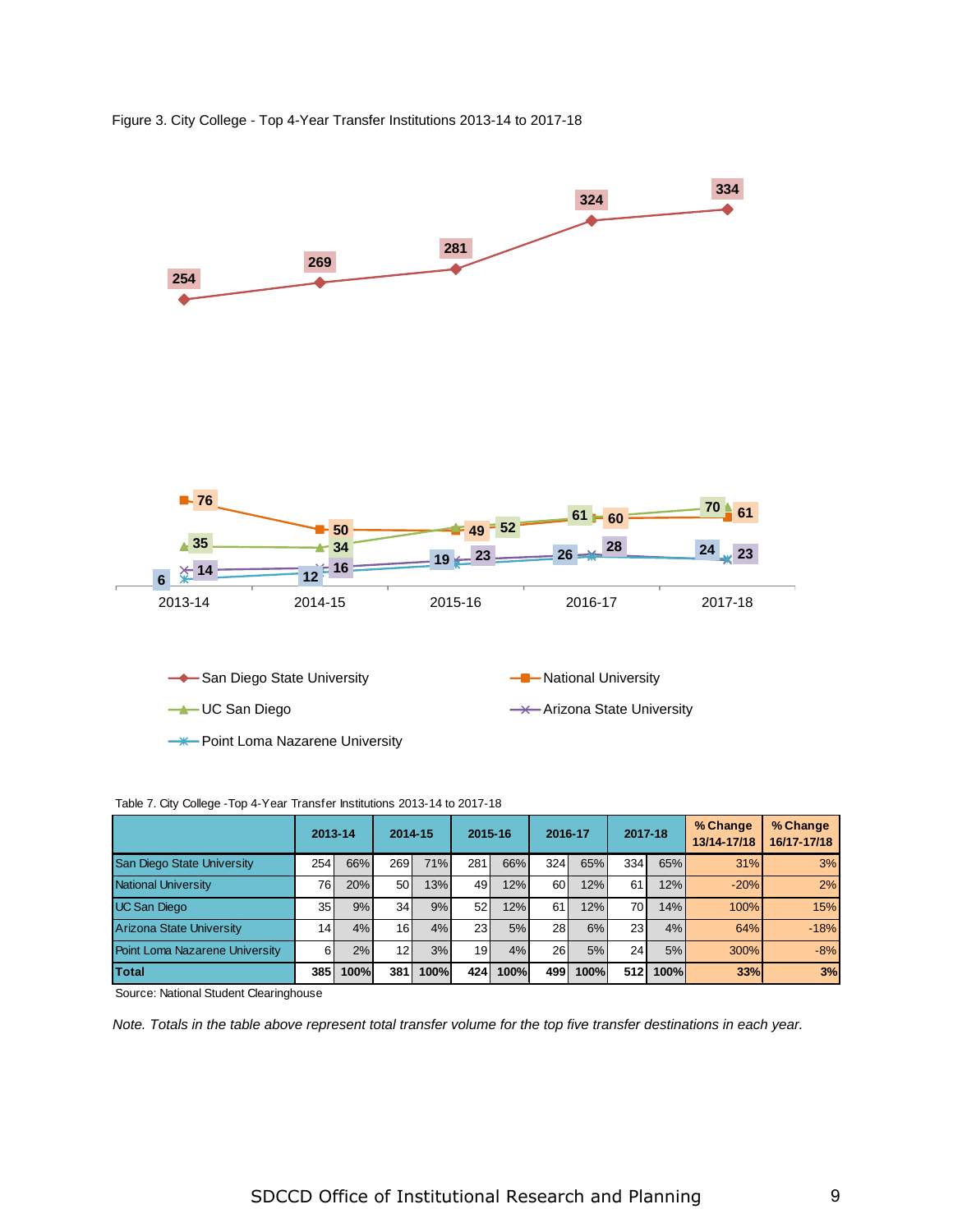



#### Table 8. Mesa College - Top 4-Year Transfer Institutions 2013-14 to 2017-18

|                                   | 2013-14 |      | 2014-15 |      | 2015-16          |      | 2016-17         |      | 2017-18         |      | % Change<br>13/14-17/18 | % Change<br>16/17-17/18 |
|-----------------------------------|---------|------|---------|------|------------------|------|-----------------|------|-----------------|------|-------------------------|-------------------------|
| <b>San Diego State University</b> | 556     | 60%  | 586     | 60%  | 677              | 64%  | 663I            | 62%  | 671             | 62%  | 21%                     | 1%                      |
| UC San Diego                      | 191     | 21%  | 214     | 22%  | 180 <sup>1</sup> | 17%  | 207             | 19%  | 194             | 18%  | 2%                      | $-6%$                   |
| National University               | 94      | 10%  | 74      | 8%   | 72I              | 7%1  | 87              | 8%   | 91              | 8%   | $-3%$                   | 5%                      |
| University of San Diego           | 44      | 5%   | 49      | 5%   | 80               | 8%   | 59 <sub>l</sub> | 5%   | 79 I            | 7%   | 80%                     | 34%                     |
| <b>UC Los Angeles</b>             | 36 l    | 4%   | 46      | 5%   | 42               | 4%   | 58 I            | 5%   | 53 <sub>1</sub> | 5%   | 47%                     | $-9%$                   |
| <b>Total</b>                      | 921     | 100% | 969     | 100% | 1.051            | 100% | 1.074           | 100% | 1.088           | 100% | 18%                     | 1%                      |

Source: National Student Clearinghouse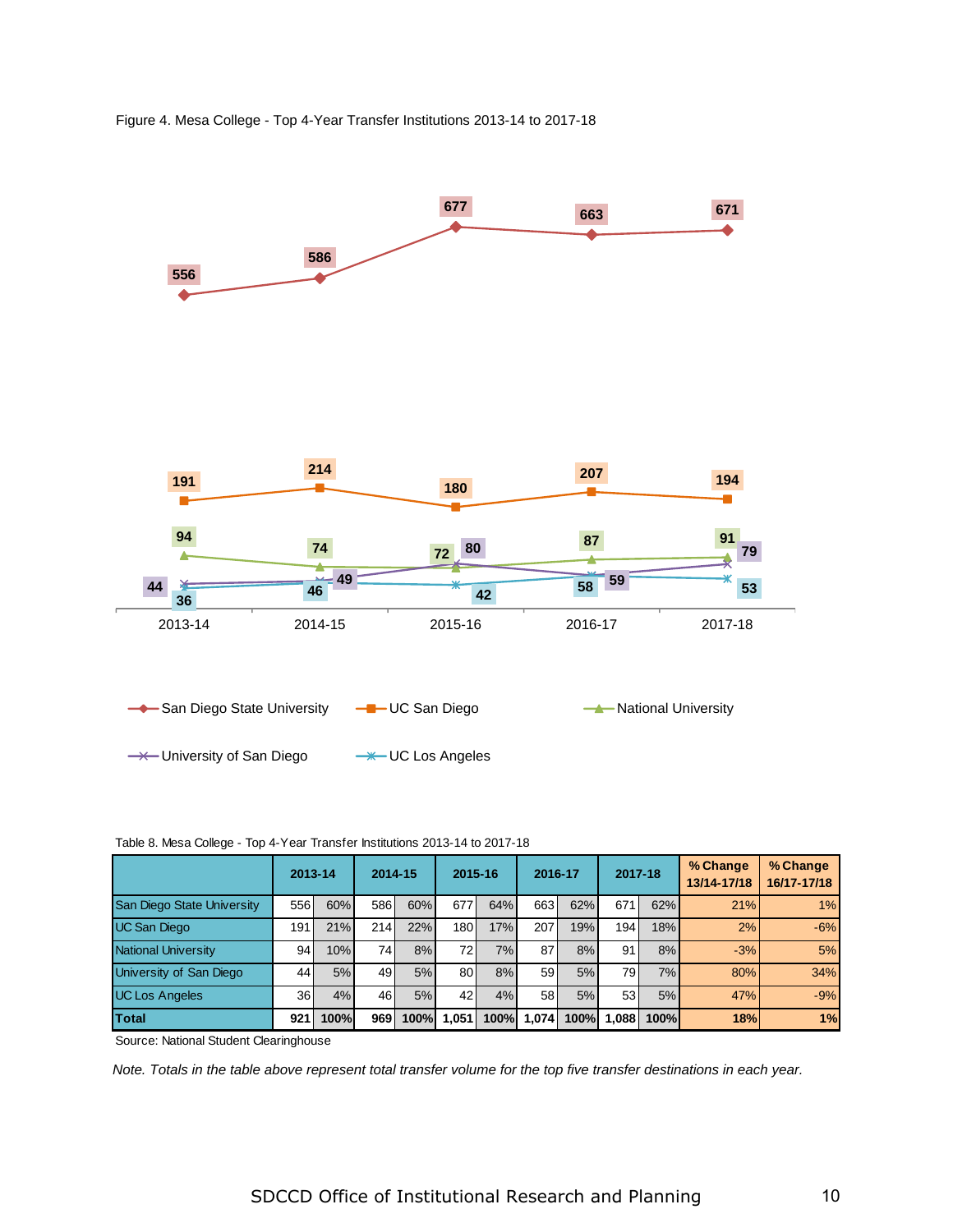

Figure 5. Miramar College - Top 4-Year Transfer Institutions 2013-14 to 2017-18

|  |  |  | Table 9. Miramar College - Top 4-Year Transfer Institutions 2013-14 to 2017-18 |
|--|--|--|--------------------------------------------------------------------------------|

|                            | 2013-14 |      | 2014-15         |      | 2015-16         |      | 2016-17          |      | 2017-18         |             | % Change<br>13/14-17/18 | % Change<br>16/17-17/18 |
|----------------------------|---------|------|-----------------|------|-----------------|------|------------------|------|-----------------|-------------|-------------------------|-------------------------|
| San Diego State University | 222     | 52%  | 188I            | 53%  | 231             | 56%  | 241              | 53%  | 270             | 52%         | 22%                     | 12%                     |
| UC San Diego               | 90 l    | 21%  | 77 <sub>1</sub> | 22%  | 85I             | 20%  | 103 <sub>l</sub> | 23%  | 120             | 23%         | 33%                     | 17%                     |
| National University        | 65      | 15%  | 41 <sup>1</sup> | 11%  | 37 <sup>1</sup> | 9%   | 56               | 12%  | 36 <sup>l</sup> | 7%          | $-45%$                  | $-36%$                  |
| <b>CSU San Marcos</b>      | 42 l    | 10%  | 36 <sup>1</sup> | 10%  | 46              | 11%  | 36 <sup>1</sup>  | 8%   | 58              | 11%         | 38%                     | 61%                     |
| Arizona State University   |         | 2%   | 16I             | 4%   | 17 <sup>1</sup> | 4%   | 21               | 5%   | 32              | 6%          | 357%                    | 52%                     |
| Total                      | 426     | 100% | <b>3581</b>     | 100% | 416I            | 100% | 457              | 100% | 516             | <b>100%</b> | 21%                     | 13%                     |

Source: National Student Clearinghouse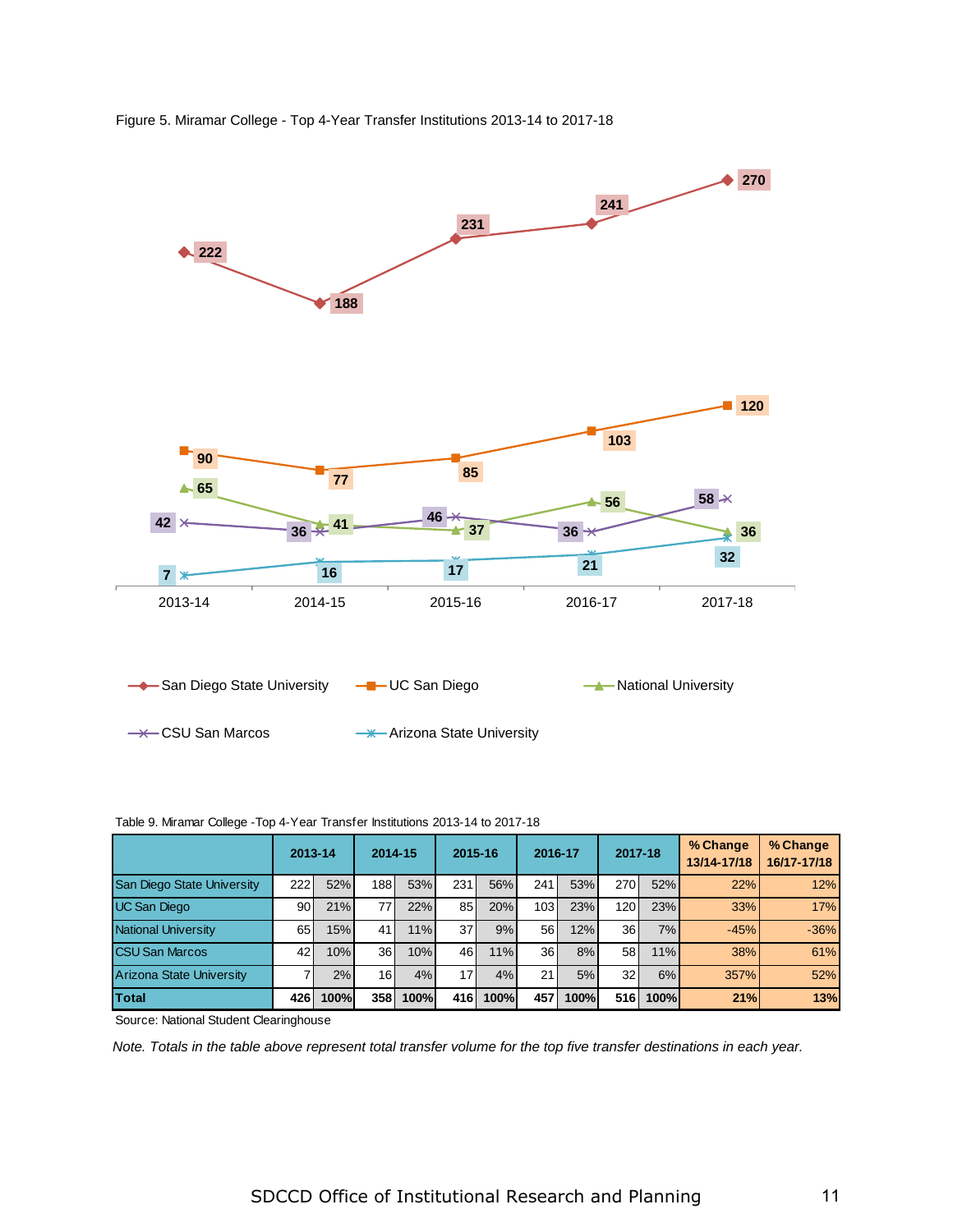## *Transfer Volume: Top Transfer Destinations by Ethnicity*

The top 4-year transfer destination was SDSU among all ethnic groups at SDCCD over the last 5

years. The next most common destination was National University for African American, American Indian, and Filipino students, and UCSD for Asian/Pacific Islander, Latinx, and white students.

| Table 10. Top 3 Transfer Destinations, by Ethnicity |  |  |  |
|-----------------------------------------------------|--|--|--|
|-----------------------------------------------------|--|--|--|

|                     | #1   | #7    | #3   |
|---------------------|------|-------|------|
| African American    | SDSU | NU    |      |
| American Indian     | SDSU | NU    | ASII |
| Asian/Pac. Islander | SDSU | LICSD |      |
| Filipino            | SDSU | NU    |      |
| Latinx              | SDSU | LICSD |      |
| White               | SDSU |       |      |

**Table 10 Key** ASU: Arizona State University,

NU: National University, SDSU: San Diego State University, UCLA: University of California, Los Angeles, UCSD: University of California, San Diego

Note. Transfer volume totals in tables 11-16 reflect transfer volume to only the top five transfer destinations.

|  | Table 11. African American-Top 4-Year Transfer Institutions 2013-14 to 2017-18 |  |  |
|--|--------------------------------------------------------------------------------|--|--|
|  |                                                                                |  |  |

|                            | 2013-14         |      | 2014-15         |      | 2015-16         |      | 2016-17          |      | 2017-18         |             | % Change<br>13/14-17/18 | % Change<br>16/17-17/18 |
|----------------------------|-----------------|------|-----------------|------|-----------------|------|------------------|------|-----------------|-------------|-------------------------|-------------------------|
| San Diego State University | 43              | 57%  | 59              | 56%  | 63              | 59%  | 68               | 62%  | 61              | 60%         | 42%                     | $-10%$                  |
| National University        | 15 <sub>1</sub> | 20%  | 16 <sup>1</sup> | 15%  | 19 <sup>l</sup> | 18%  | 20 l             | 18%  | 13 <sub>l</sub> | 13%         | $-13%$                  | $-35%$                  |
| <b>UC</b> San Diego        | 3               | 4%   | 12 <sub>l</sub> | 11%  | 14              | 13%  | 16 <sup>1</sup>  | 15%  | 15 <sub>l</sub> | 15%         | 400%                    | $-6%$                   |
| <b>Ashford University</b>  | 11 <sub>1</sub> | 15%  | 81              | 8%   | $\overline{2}$  | 2%   | 4                | 4%   | 61              | 6%          | $-45%$                  | 50%                     |
| University Of Phoenix      | 31              | 4%   | 11              | 10%  | 81              | 8%   |                  | 1%   | 6               | 6%          | 100%                    | 500%                    |
| Total                      | 75              | 100% | 106l            | 100% | <b>106</b>      | 100% | 109 <sub>1</sub> | 100% | 101             | <b>100%</b> | 35%                     | $-7%$                   |

Source: National Student Clearinghouse

#### Table 12. American Indian-Top 4-Year Transfer Institutions 2013-14 to 2017-18

|                                 | 2013-14 |      | 2014-15 |      |               | 2015-16 | 2016-17        |      | 2017-18 |      | % Change<br>13/14-17/18 | % Change<br>16/17-17/18                                                                                                                                                                                                                                                                                                                                                                                                                                                    |
|---------------------------------|---------|------|---------|------|---------------|---------|----------------|------|---------|------|-------------------------|----------------------------------------------------------------------------------------------------------------------------------------------------------------------------------------------------------------------------------------------------------------------------------------------------------------------------------------------------------------------------------------------------------------------------------------------------------------------------|
| San Diego State University      | 5       | 56%  | 31      | 43%  | $\mathcal{P}$ | 67%     |                | 0%   |         | 33%  | $-80%$                  | $---$                                                                                                                                                                                                                                                                                                                                                                                                                                                                      |
| National University             |         | 11%  |         | 14%  | ΟI            | 0%      | $\overline{2}$ | 67%  |         | 33%  | 0%                      | $-50%$                                                                                                                                                                                                                                                                                                                                                                                                                                                                     |
| <b>Arizona State University</b> |         | 11%  |         | 14%  | $\Omega$      | 0%      |                | 33%  |         | 33%  | 0%                      | 0%                                                                                                                                                                                                                                                                                                                                                                                                                                                                         |
| <b>UC San Diego</b>             |         | 11%  |         | 14%  |               | 33%     | ΩI             | 0%   |         | 0%   | $-100%$                 | ----                                                                                                                                                                                                                                                                                                                                                                                                                                                                       |
| University Of San Diego         |         | 11%  |         | 14%  | $\Omega$      | 0%      |                | 0%   | ΩL      | 0%   | $-100%$                 | $\frac{1}{2} \left( \frac{1}{2} \right) \left( \frac{1}{2} \right) \left( \frac{1}{2} \right) \left( \frac{1}{2} \right) \left( \frac{1}{2} \right) \left( \frac{1}{2} \right) \left( \frac{1}{2} \right) \left( \frac{1}{2} \right) \left( \frac{1}{2} \right) \left( \frac{1}{2} \right) \left( \frac{1}{2} \right) \left( \frac{1}{2} \right) \left( \frac{1}{2} \right) \left( \frac{1}{2} \right) \left( \frac{1}{2} \right) \left( \frac{1}{2} \right) \left( \frac$ |
| Total                           | 9       | 100% |         | 100% | 31            | 100%    | 31             | 100% | 3I      | 100% | $-67%$                  | 0%                                                                                                                                                                                                                                                                                                                                                                                                                                                                         |

Source: National Student Clearinghouse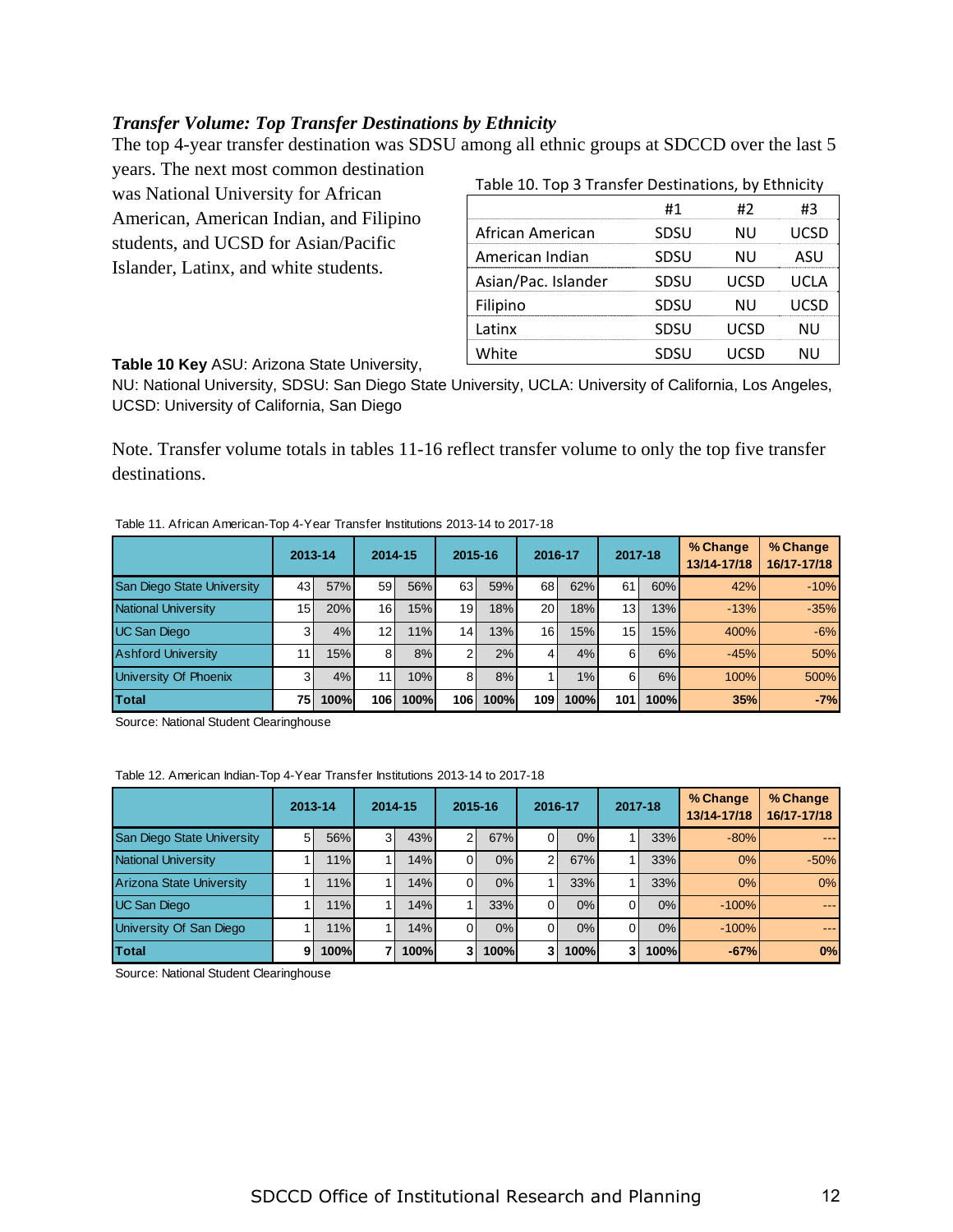|                            | 2013-14         |      | 2014-15          |      | 2015-16         |      | 2016-17         |      | 2017-18   |             | % Change<br>13/14-17/18 | % Change<br>16/17-17/18 |
|----------------------------|-----------------|------|------------------|------|-----------------|------|-----------------|------|-----------|-------------|-------------------------|-------------------------|
| San Diego State University | 126 l           | 48%  | 128              | 47%  | 137             | 51%  | 1681            | 48%  | 138       | 43%         | 10%                     | $-18%$                  |
| <b>UC San Diego</b>        | 98              | 37%  | 103 <sup>l</sup> | 38%  | 101             | 38%  | 119I            | 34%  | 108       | 34%         | 10%                     | $-9%$                   |
| <b>UC Los Angeles</b>      | 15 <sub>h</sub> | 6%   | 19 <sup>l</sup>  | 7%   | 16 <sup>1</sup> | 6%   | 25              | 7%   | <b>20</b> | 6%          | 33%                     | $-20%$                  |
| <b>UC Berkeley</b>         |                 | 4%   | 13 <sup>l</sup>  | 5%   | 61              | 2%   | 221             | 6%   | 31        | 10%         | 182%                    | 41%                     |
| <b>UC</b> Irvine           | 12 <sub>1</sub> | 5%   | 111              | 4%   | 91              | 3%   | 16 <sup>1</sup> | 5%   | 22        | 7%          | 83%                     | 38%                     |
| Total                      | 2621            | 100% | 274 I            | 100% | 269             | 100% | 350             | 100% | 319       | <b>100%</b> | 22%                     | $-9%$                   |

Table 13. Asian/Pacific Islander-Top 4-Year Transfer Institutions 2013-14 to 2017-18

Source: National Student Clearinghouse

Table 14. Filipino-Top 4-Year Transfer Institutions 2013-14 to 2017-18

|                                | 2013-14         |      | 2014-15         |             | 2015-16          |      | 2016-17          |      | 2017-18         |      | % Change<br>13/14-17/18 | % Change<br>16/17-17/18 |
|--------------------------------|-----------------|------|-----------------|-------------|------------------|------|------------------|------|-----------------|------|-------------------------|-------------------------|
| San Diego State University     | 56 l            | 52%  | 62              | 57%         | 64               | 57%  | 72I              | 58%  | 80 l            | 64%  | 43%                     | 11%                     |
| <b>National University</b>     | 21 <sub>1</sub> | 20%  | 21              | 19%         | 15 <sup>1</sup>  | 13%  | 20 <sup>1</sup>  | 16%  | 16 <sup>1</sup> | 13%  | $-24%$                  | $-20%$                  |
| UC San Diego                   | 22 <sub>1</sub> | 21%  | 15 <sub>h</sub> | 14%         | 171              | 15%  | 15 <sup>1</sup>  | 12%  | 15              | 12%  | $-32%$                  | 0%                      |
| <b>CSU San Marcos</b>          | 61              | 6%   |                 | 6%          | 9                | 8%   | 13 <sup>1</sup>  | 10%  | 9 <sub>l</sub>  | 7%   | 50%                     | $-31%$                  |
| San Francisco State University |                 | 2%   | 3I              | 3%          |                  | 6%   | 41               | 3%   | 51              | 4%   | 150%                    | 25%                     |
| Total                          | 107             | 100% | 108 I           | <b>100%</b> | 112 <sub>h</sub> | 100% | 124 <sup>1</sup> | 100% | 125 I           | 100% | 17%                     | 1%                      |

Source: National Student Clearinghouse

Table 15. Latinx Top 4-Year Transfer Institutions 2013-14 to 2017-18

|                            | 2013-14         |      | 2014-15         |      | 2015-16         |      | 2016-17         |      | 2017-18         |      | % Change<br>13/14-17/18 | % Change<br>16/17-17/18 |
|----------------------------|-----------------|------|-----------------|------|-----------------|------|-----------------|------|-----------------|------|-------------------------|-------------------------|
| San Diego State University | 284             | 66%  | 328             | 73%  | 398             | 69%  | 439             | 70%  | 443             | 65%  | 56%                     | 1%                      |
| UC San Diego               | 53              | 12%  | 50              | 11%  | 63I             | 11%  | 82              | 13%  | 98              | 14%  | 85%                     | 20%                     |
| National University        | 57              | 13%  | 42I             | 9%   | 50              | 9%   | 58 <sub>l</sub> | 9%   | 63              | 9%   | 11%                     | 9%                      |
| <b>CSU San Marcos</b>      | 20 <sub>l</sub> | 5%   | 10 <sup>1</sup> | 2%   | 35 <sub>1</sub> | 6%   | 25 <sub>1</sub> | 4%   | 50 <sub>l</sub> | 7%   | 150%                    | 100%                    |
| University Of San Diego    | 19              | 4%   | 19 <sup>l</sup> | 4%   | 32 <sub>l</sub> | 6%   | 21              | 3%   | 30 <sup>1</sup> | 4%   | 58%                     | 43%                     |
| <b>Total</b>               | 433             | 100% | 449 I           | 100% | 578I            | 100% | 625             | 100% | 684             | 100% | 58%                     | 9%                      |

Source: National Student Clearinghouse

Table 16. White-Top 4-Year Transfers Institutions 2013-14 to 2017-18

|                                   | 2013-14         |      | 2014-15         |      | 2015-16          |      | 2016-17 |             | 2017-18 |             | % Change<br>13/14-17/18 | % Change<br>16/17-17/18 |
|-----------------------------------|-----------------|------|-----------------|------|------------------|------|---------|-------------|---------|-------------|-------------------------|-------------------------|
| <b>San Diego State University</b> | 407             | 60%  | 369I            | 59%  | 441              | 65%  | 403     | 60%         | 443     | 59%         | 9%                      | 10%                     |
| <b>UC San Diego</b>               | 109             | 16%  | 117 <b>1</b>    | 19%  | 100 <sub>h</sub> | 15%  | 116     | 17%         | 121     | 16%         | 11%                     | 4%                      |
| National University               | 96 I            | 14%  | 62 <sub>l</sub> | 10%  | 44               | 6%   | 75      | 11%         | 69      | 9%          | $-28%$                  | $-8%$                   |
| University Of San Diego           | 34              | 5%   | 42              | 7%   | 53               | 8%   | 41      | 6%          | 54      | 7%          | 59%                     | 32%                     |
| <b>CSU San Marcos</b>             | 38 <sup>1</sup> | 6%   | 40              | 6%   | 43               | 6%   | 34      | 5%          | 63I     | 8%          | 66%                     | 85%                     |
| Total                             | 684             | 100% | 630l            | 100% | 681              | 100% | 669     | <b>100%</b> | 750     | <b>100%</b> | 10%                     | 12%                     |

Source: National Student Clearinghouse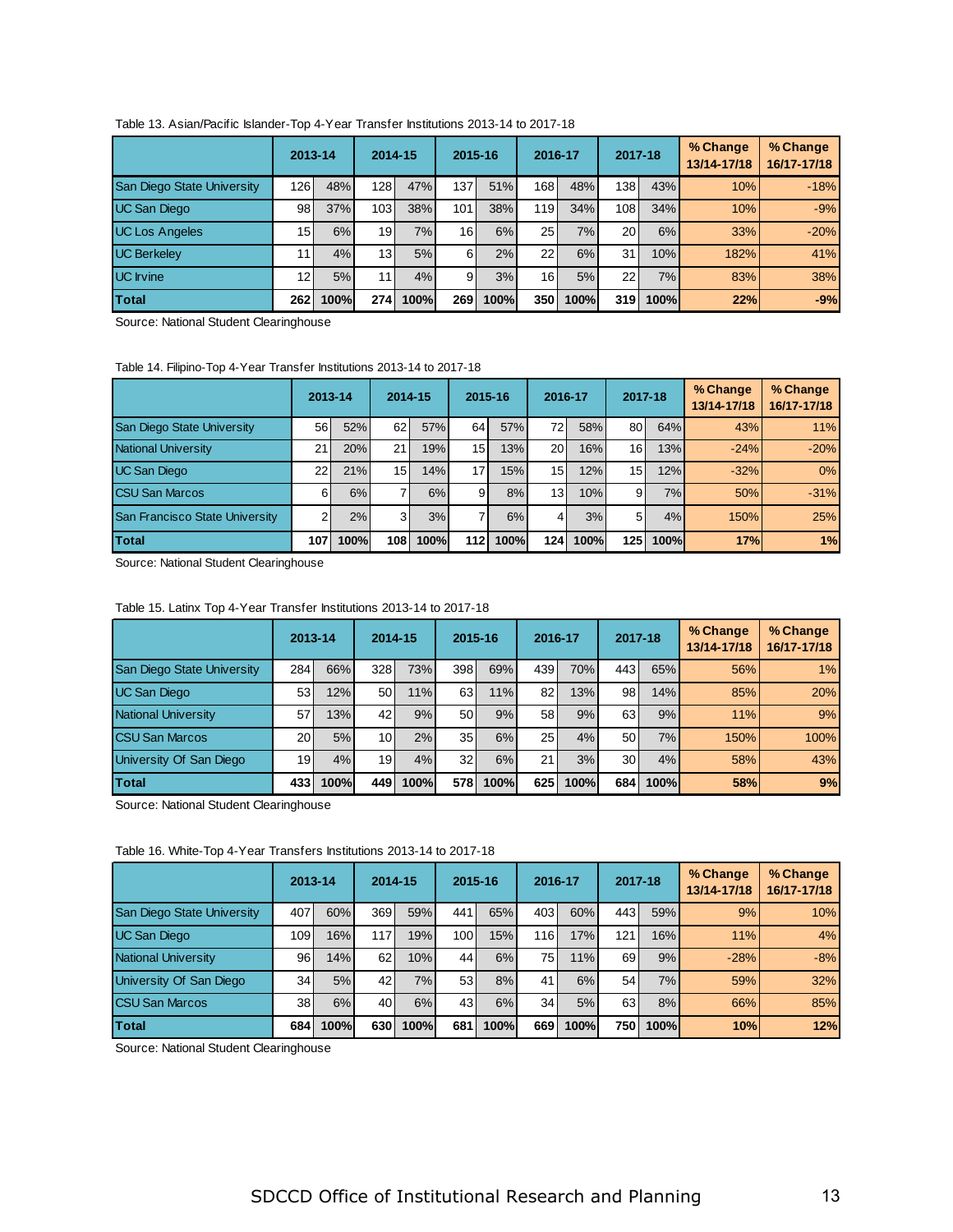## *Transfer Rate*

Transfer rate cohorts include first-time students at City, Mesa, and Miramar Colleges who attempted any English or math course. Compared to groups from which transfer volume is reported, transfer rate cohorts are more constrained. While groups used to report transfer volume include students who initially took courses at another institution, transfer rate cohorts do not.

Transfer rates, which track the transfer-related outcomes of first-time, intent-to-transfer<sup>3</sup> students at City, Mesa, and Miramar colleges, have decreased across the three most recent cohorts at all colleges. The discrepancy between the trend in transfer volume (which has increased over the last five years) and transfer rate is due differences in the parameters used to define each group. Many issues can interfere in a student's progress to transfer in the six years for which cohorts are tracked, including class availability, employment prospects, and impaction at local public universities.

Two factors may contribute to the decreasing transfer rates observed in this report. The first was the elimination of summer courses in 2011 and 2012 due to budget reductions from the state, which may have made it harder for students in cohorts active during those years to find needed courses. Secondly, an improving labor market over the last six years has led to changes in the types of students making up the 2010-11, 2011-12, and 2012-13 cohorts. Fewer students have entered SDCCD with intent-to-transfer<sup>4</sup>, and it is possible that more students who initially displayed intent-to-transfer behavior chose to enter the workforce before transferring<sup>5</sup>.



Figure 6. Overall Transfer Rate by College

 $\overline{a}$ 

<sup>&</sup>lt;sup>3</sup> Students who complete six or more units and attempt any English or math course prior to transfer.<br><sup>4</sup> The 2012-13 cobort for all colleges (5.503) was 5% smaller than the 2010-11 cobort (5.784)

The 2012-13 cohort for all colleges (5,503) was 5% smaller than the 2010-11 cohort (5,784).

 $59\%$  fewer students transferred from the 2012-13 cohort (2,082) than from the 2010-11 cohort (2,299).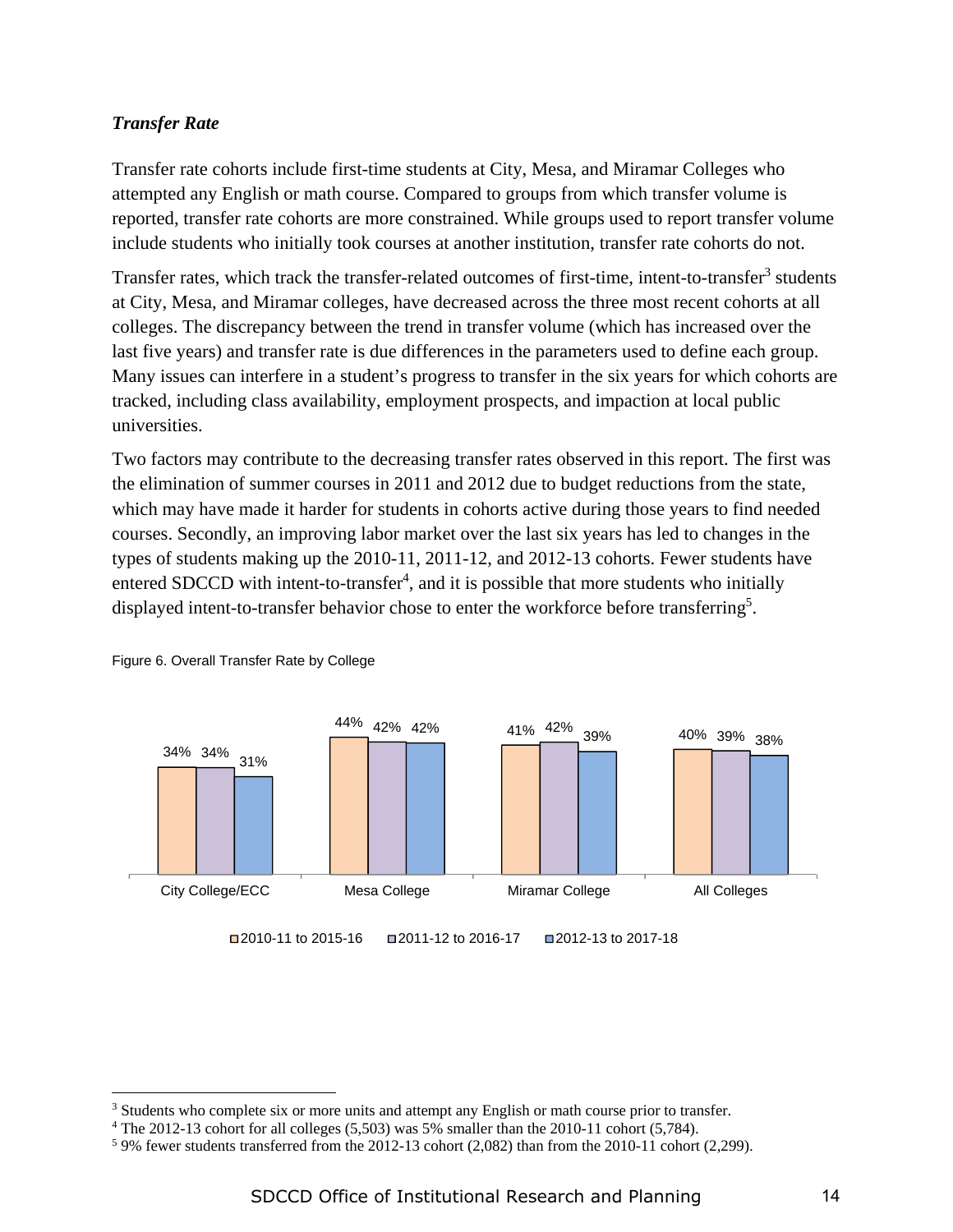#### Table 17. Overall Transfer Rate by College

|                         |               |                       |                |               | <b>Cohort</b>         |                |               |                       |                | <b>College</b><br>Average |
|-------------------------|---------------|-----------------------|----------------|---------------|-----------------------|----------------|---------------|-----------------------|----------------|---------------------------|
|                         |               | 2010-11<br>to 2015-16 |                |               | 2011-12<br>to 2016-17 |                |               | 2010-11 to<br>2012-13 |                |                           |
|                         | <b>Cohort</b> | N                     | <b>Percent</b> | <b>Cohort</b> | N                     | <b>Percent</b> | <b>Cohort</b> | N                     | <b>Percent</b> |                           |
| <b>City College/ECC</b> | 2.346         | 800                   | 34%            | 2,038         | 692                   | 34%            | 2.109         | 656                   | 31%            | 33%                       |
| Mesa College            | 2.811         | 1.226                 | 44%            | 2.788         | 1.175                 | 42%            | 2.764         | 1.155                 | 42%            | 43%                       |
| <b>Miramar College</b>  | ا298. ا       | 534                   | 41%            | 1.294         | 544                   | 42%            | 1.311         | 512                   | 39%            | 41%                       |
| <b>All Colleges</b>     | 5,784         | 2,299                 | 40%            | 5,427         | 2,133                 | 39%            | 5,503         | 2,082                 | 38%            | 39%                       |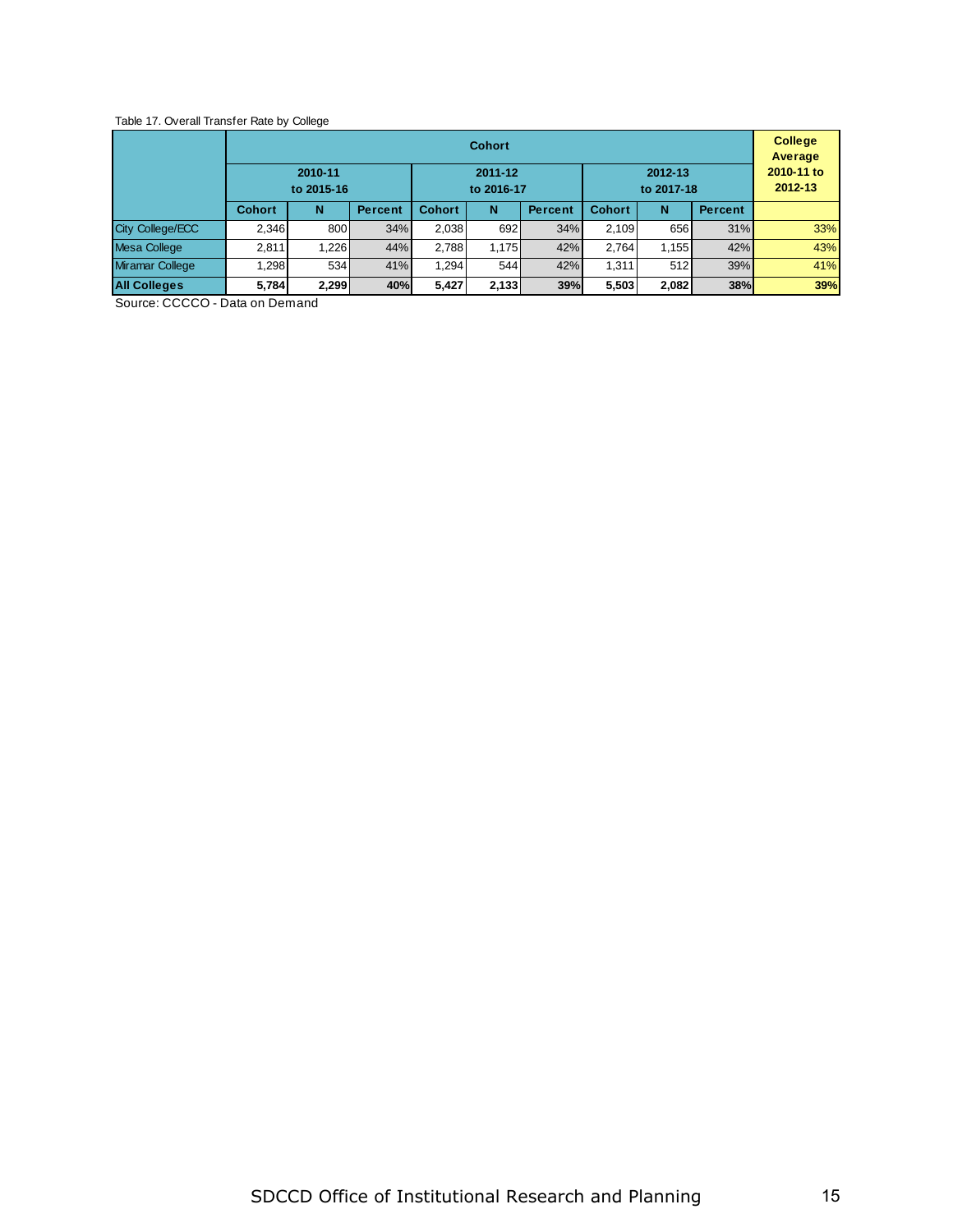## *Transfer Rate by Ethnicity*

This section disaggregates the initial transfer rate cohorts (first-time students who display intentto-transfer<sup>6</sup> behavior) by ethnicity; the transfer rates in the table below are the percent of each group's initial cohort that achieved transfer.

From the 2010-11 cohort to the 2012-13 cohort, transfer rates decreased by varying degrees for all ethnic groups except African American and white students. Transfer rates increased for African American students, from 28% of the 2010-11 cohort to 32% of the 2012-13 cohort, although they were still the second-lowest<sup>7</sup> (32%, compared to 31% for Latinx students) of all groups in the 2012-13 cohort. Transfer rates for white students increased from 45% of the 2010-11 cohort to the 47% of 2011-12 cohort, but then decreased back to 45% of the 2012-13 cohort.

|                        | 2010-11<br>to 2015-16<br>$(N=2,299)$ | 2011-12<br>to 2016-17<br>$(N=2, 133)$ | 2012-13<br>to 2017-18<br>$(N=2,082)$ | <b>College Average</b><br>2010-11 to 2012-13 |
|------------------------|--------------------------------------|---------------------------------------|--------------------------------------|----------------------------------------------|
| African American       | 28%                                  | 31%                                   | 32%                                  | 30%                                          |
| American Indian        | 43%                                  | 31%                                   | 17%                                  | 33%                                          |
| Asian/Pacific Islander | 56%                                  | 52%                                   | 49%                                  | 52%                                          |
| Filipino               | 50%                                  | 46%                                   | 44%                                  | 47%                                          |
| Latinx                 | 33%                                  | 31%                                   | 31%                                  | 32%                                          |
| <b>White</b>           | 45%                                  | 47%                                   | 45%                                  | 46%                                          |
| Two or More Races      | 40%                                  | 39%                                   | 37%                                  | 39%                                          |
| <b>Unreported</b>      | 44%                                  | 53%                                   | 39%                                  | 46%                                          |
| <b>Total</b>           | 40%                                  | 39%                                   | 38%                                  | 39%                                          |

Table 18. All Colleges Overall Transfer Rate by Ethnicity

Source: CCCCO - Data on Demand

 $\overline{a}$ 

<sup>&</sup>lt;sup>6</sup> Students who complete six or more units and attempt any English or math course prior to transfer.<br><sup>7</sup> Excluding Native American students due to small cobort sizes 2010-11 cobort: 9, 2011-12 cobort:

Excluding Native American students due to small cohort sizes. 2010-11 cohort: 9. 2011-12 cohort: 5. 2012-13 cohort: 2.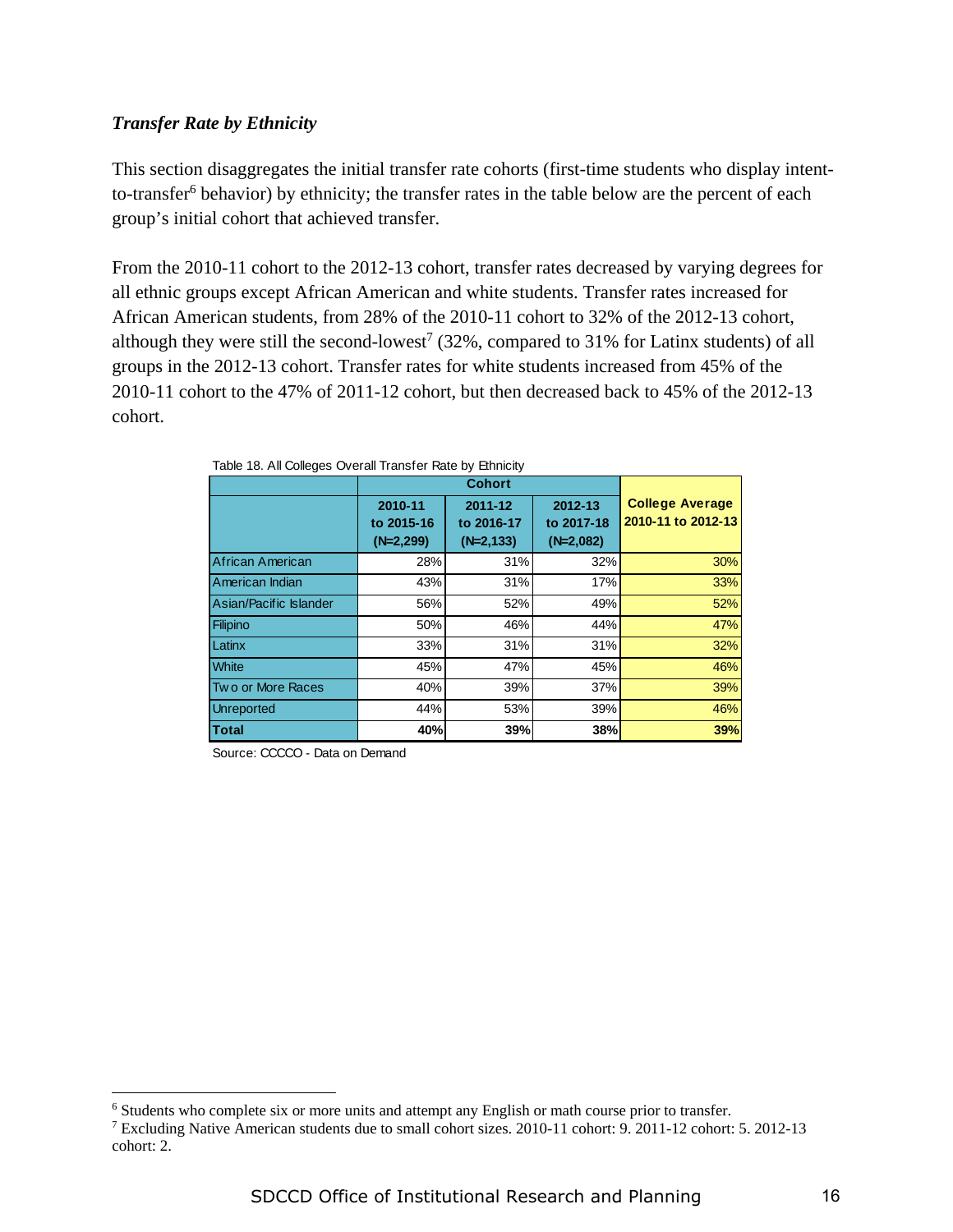|                        | <b>Cohort</b>                      |                                    |                                    |                                              |
|------------------------|------------------------------------|------------------------------------|------------------------------------|----------------------------------------------|
|                        | 2010-11<br>to 2015-16<br>$(N=800)$ | 2011-12<br>to 2016-17<br>$(N=692)$ | 2012-13<br>to 2017-18<br>$(N=656)$ | <b>College Average</b><br>2010-11 to 2012-13 |
| African American       | 26%                                | 30%                                | 29%                                | 28%                                          |
| American Indian        | 57%                                | 17%                                |                                    | 29%                                          |
| Asian/Pacific Islander | 43%                                | 39%                                | 46%                                | 43%                                          |
| Filipino               | 57%                                | 51%                                | 43%                                | 51%                                          |
| Latinx                 | 30%                                | 29%                                | 26%                                | 29%                                          |
| <b>White</b>           | 44%                                | 48%                                | 43%                                | 45%                                          |
| Two or More Races      | 43%                                | 41%                                | 41%                                | 42%                                          |
| <b>Unreported</b>      | 26%                                | 45%                                | 36%                                | 32%                                          |
| <b>Total</b>           | 34%                                | 34%                                | 31%                                | 33%                                          |

Source: CCCCO - Data on Demand

Table 20. Mesa College Overall Transfer Rate by Ethnicity

|                        | 2010-11<br>to 2015-16<br>$(N=1,226)$ | 2011-12<br>to 2016-17<br>$(N=1,175)$ | 2012-13<br>to 2017-18<br>$(N=1, 155)$ | <b>College Average</b><br>2010-11 to 2012-13 |
|------------------------|--------------------------------------|--------------------------------------|---------------------------------------|----------------------------------------------|
| African American       | 30%                                  | 30%                                  | 36%                                   | 32%                                          |
| American Indian        | 38%                                  | 33%                                  | 29%                                   | 34%                                          |
| Asian/Pacific Islander | 59%                                  | 56%                                  | 50%                                   | 55%                                          |
| Filipino               | 44%                                  | 46%                                  | 46%                                   | 45%                                          |
| Latinx                 | 37%                                  | 34%                                  | 35%                                   | 35%                                          |
| White                  | 47%                                  | 49%                                  | 48%                                   | 48%                                          |
| Two or More Races      | 39%                                  | 35%                                  | 39%                                   | 38%                                          |
| <b>Unreported</b>      | 58%                                  | 61%                                  | 43%                                   | 55%                                          |
| <b>Total</b>           | 44%                                  | 42%                                  | 42%                                   | 43%                                          |

Source: CCCCO - Data on Demand

Table 21. Miramar College Overall Transfer Rate by Ethnicity

|                        | 2010-11<br>to 2015-16<br>$(N=534)$ | 2011-12<br>to 2016-17<br>$(N=544)$ | 2012-13<br>to 2017-18<br>$(N=512)$ | <b>College Average</b><br>2010-11 to 2012-13 |
|------------------------|------------------------------------|------------------------------------|------------------------------------|----------------------------------------------|
| African American       | 26%                                | 32%                                | 30%                                | 29%                                          |
| American Indian        |                                    | 25%                                |                                    | 13%                                          |
| Asian/Pacific Islander | 54%                                | 52%                                | 46%                                | 51%                                          |
| Filipino               | 48%                                | 44%                                | 42%                                | 45%                                          |
| Latinx                 | 29%                                | 29%                                | 33%                                | 30%                                          |
| White                  | 42%                                | 47%                                | 42%                                | 44%                                          |
| Two or More Races      | 40%                                | 45%                                | 34%                                | 39%                                          |
| <b>Unreported</b>      | 48%                                | 41%                                | 25%                                | 40%                                          |
| <b>Total</b>           | 41%                                | 42%                                | 39%                                | 41%                                          |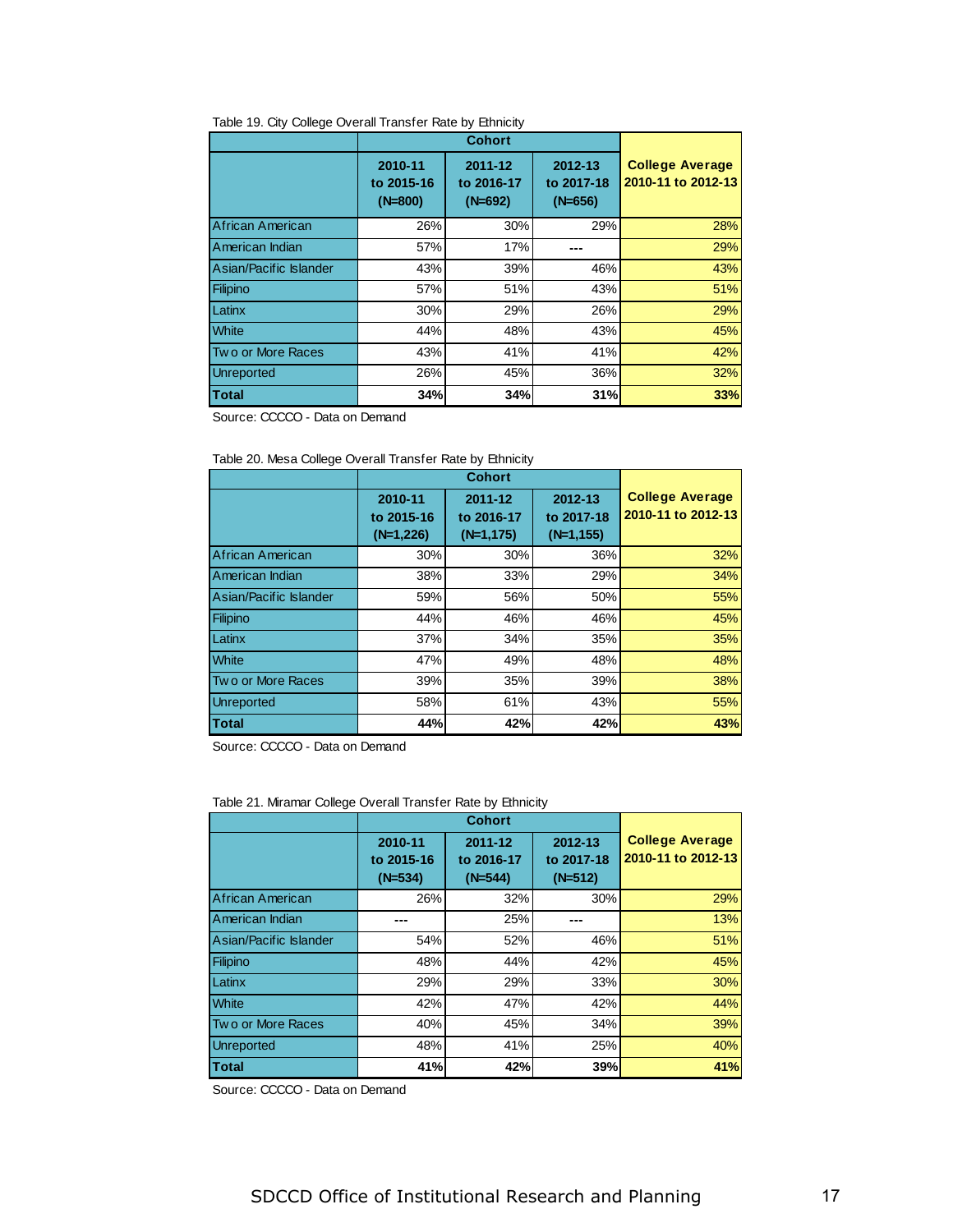## *Transfer Rate by Gender*

The transfer rate for female students in the 2012-13 cohort (39%) was 2% higher than the transfer rate for male students (37%). The 2012-13 cohorts at each of the colleges showed similar patterns in transfer rate by gender, with females transferring at 1%-4% higher rates than males. Compared to the 2010-11 cohort, transfer rates for the 2012-13 cohort decreased between 1% and 3% for both female and male students at each of the colleges.

|                   | <b>Cohort</b>                        |                                       |                                      | <b>College</b>                   |
|-------------------|--------------------------------------|---------------------------------------|--------------------------------------|----------------------------------|
|                   | 2010-11<br>to 2015-16<br>$(N=2,299)$ | 2011-12<br>to 2016-17<br>$(N=2, 133)$ | 2012-13<br>to 2017-18<br>$(N=2,082)$ | Average<br>2010-11 to<br>2012-13 |
| Female            | 41%                                  | 41%                                   | 39%                                  | 40%                              |
| <b>Male</b>       | 38%                                  | 38%                                   | 37%                                  | 38%                              |
| <b>Unreported</b> |                                      |                                       |                                      |                                  |
| <b>Total</b>      | 40%                                  | 39%                                   | 38%                                  | 39%                              |

| Table 22. All Colleges Overall Transfer Rate by Gender |  |  |
|--------------------------------------------------------|--|--|
|                                                        |  |  |

Source: CCCCO - Data on Demand

Table 23. City College Overall Transfer Rate by Gender

|                   |                                    | <b>College</b>                     |                                    |                                         |
|-------------------|------------------------------------|------------------------------------|------------------------------------|-----------------------------------------|
|                   | 2010-11<br>to 2015-16<br>$(N=800)$ | 2011-12<br>to 2016-17<br>$(N=692)$ | 2012-13<br>to 2017-18<br>$(N=656)$ | <b>Average</b><br>2010-11 to<br>2012-13 |
| Female            | 36%                                | 36%                                | 33%                                | 35%                                     |
| Male              | 32%                                | 31%                                | 29%                                | 31%                                     |
| <b>Unreported</b> |                                    |                                    |                                    |                                         |
| <b>Total</b>      | 34%                                | 34%                                | 31%                                | 33%                                     |

Source: CCCCO - Data on Demand

|                   |                                      | <b>College</b>                        |                                       |                                  |
|-------------------|--------------------------------------|---------------------------------------|---------------------------------------|----------------------------------|
|                   | 2010-11<br>to 2015-16<br>$(N=1,226)$ | 2011-12<br>to 2016-17<br>$(N=1, 175)$ | 2012-13<br>to 2017-18<br>$(N=1, 155)$ | Average<br>2010-11 to<br>2012-13 |
| Female            | 45%                                  | 42%                                   | 42%                                   | 43%                              |
| <b>Male</b>       | 42%                                  | 42%                                   | 41%                                   | 42%                              |
| <b>Unreported</b> |                                      |                                       |                                       |                                  |
| <b>Total</b>      | 44%                                  | 42%                                   | 42%                                   | 43%                              |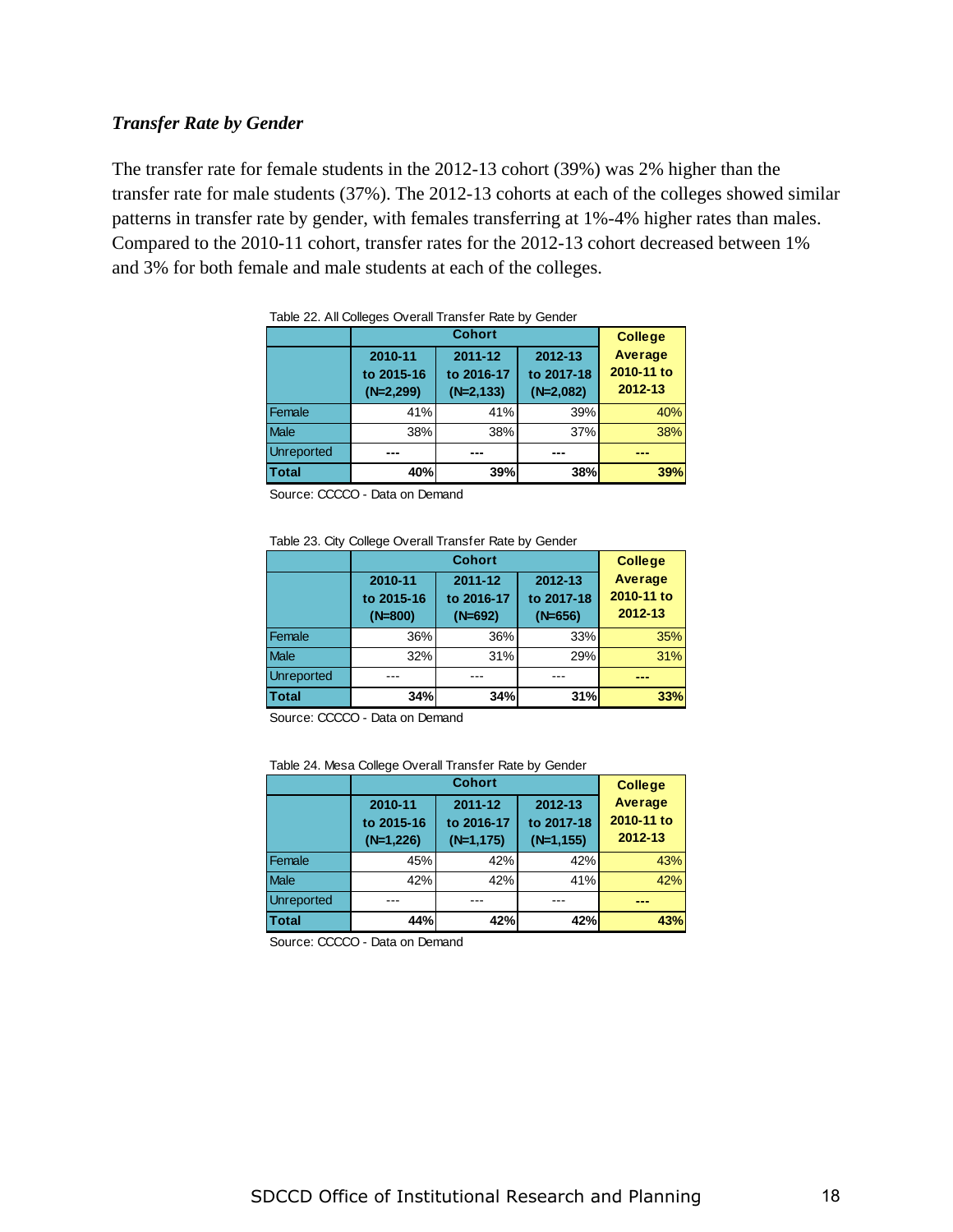|                   | <b>Cohort</b>                      |                                    |                                    | <b>College</b>                          |
|-------------------|------------------------------------|------------------------------------|------------------------------------|-----------------------------------------|
|                   | 2010-11<br>to 2015-16<br>$(N=534)$ | 2011-12<br>to 2016-17<br>$(N=544)$ | 2012-13<br>to 2017-18<br>$(N=512)$ | <b>Average</b><br>2010-11 to<br>2012-13 |
| Female            | 42%                                | 44%                                | 40%                                | 42%                                     |
| <b>Male</b>       | 40%                                | 40%                                | 38%                                | 39%                                     |
| <b>Unreported</b> | ---                                |                                    | ---                                |                                         |
| Total             | 41%                                | 42%                                | 39%                                | 41%                                     |

Table 25. Miramar College Overall Transfer Rate by Gender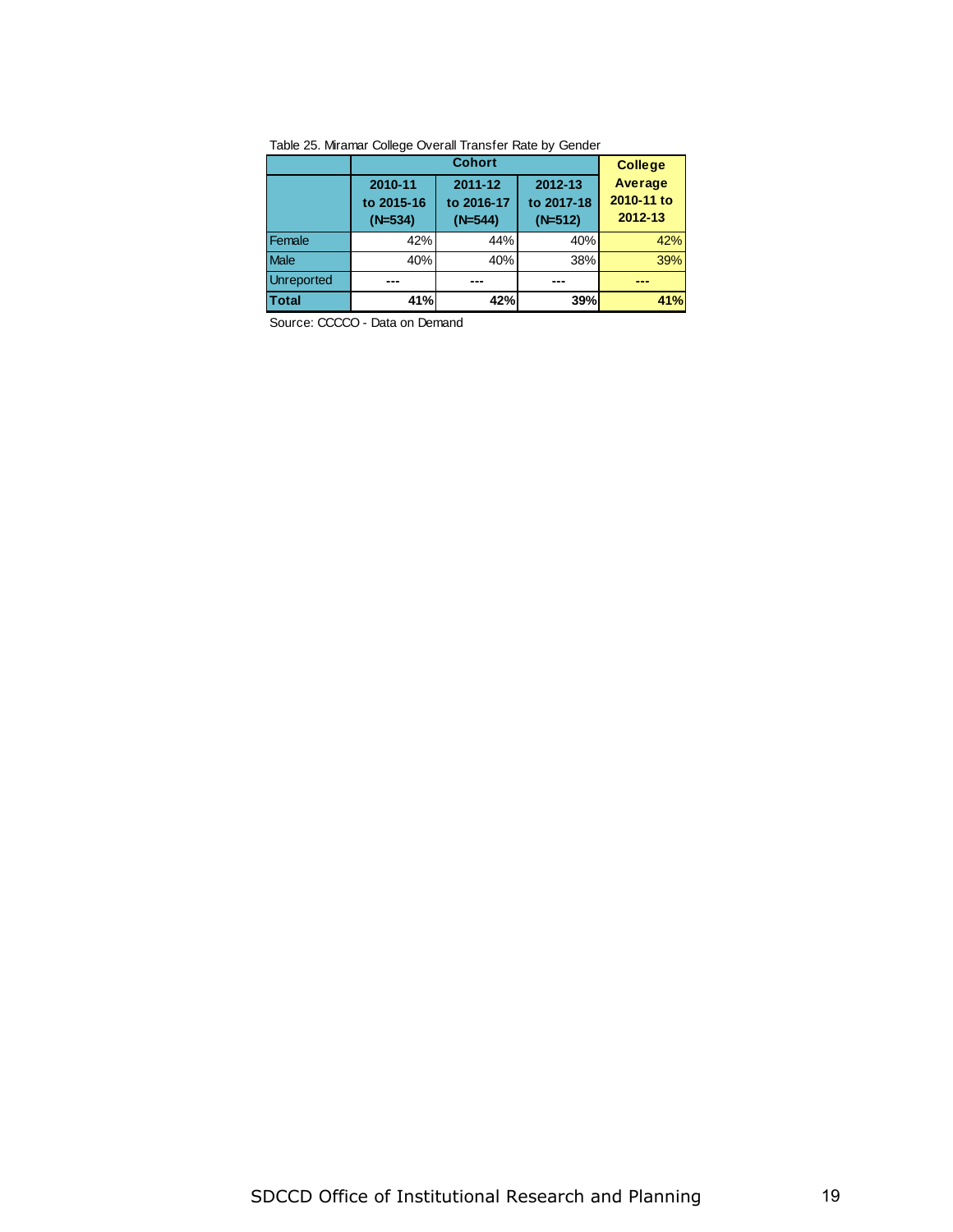## **Transfer Prepared Rate**

This section of the report contains data for the transfer prepared rate, which adds (a) the number of students who achieved transfer prepared status without transferring to (b) the number of students who transferred. Students achieve transfer prepared status by completing 60 UC/CSU transferable units with a 2.0 or higher GPA, but do not transfer to a four-year institution.

Even with the addition of transfer prepared students, the combined transfer rate for the three colleges declined 1% from 2010-11 to 2012-13. This decrease is slightly less than the decrease in transfer rate (2%) because of an increase in the amount of transfer prepared students. These students have increased as a percent of the combined transfer prepared students, from 15% of the 2010-11 cohort, to 17% of the 2012-13 cohort (see figure 8 on next page).





■2010-11 to 2015-16 ■2011-12 to 2016-17 ■2012-13 to 2017-18

| Table 26. Combined Transfer Prepared Rate by College |
|------------------------------------------------------|
|                                                      |

|                     | <b>Cohort</b> |                                                  |                   |                                                | <b>College</b>        |                         |                                              |                       |                         |                       |
|---------------------|---------------|--------------------------------------------------|-------------------|------------------------------------------------|-----------------------|-------------------------|----------------------------------------------|-----------------------|-------------------------|-----------------------|
|                     |               | 2010-11<br>to 2015-16                            |                   |                                                | 2011-12<br>to 2016-17 |                         |                                              | 2012-13<br>to 2017-18 |                         | Average<br>2010-11 to |
|                     | Actual        | <b>Transfer</b><br><b>Transfers   Prepared  </b> | Combined <br>Rate | <b>Actual</b><br><b>Transfers   Prepared  </b> | <b>Transfer</b>       | <b>Combined</b><br>Rate | <b>Actual</b><br><b>Transfers   Prepared</b> | <b>Transfer</b>       | <b>Combined</b><br>Rate | 2012-13               |
| City College/ECC    | 800           | 173                                              | 41%               | 692                                            | 137                   | 41%                     | 656                                          | 161                   | 39%                     | 40%                   |
| <b>Mesa College</b> | 1.226         | 219                                              | 51%               | 1.175                                          | 212                   | 50%                     | 1,155                                        | 223                   | 50%                     | 50%                   |
| Miramar College     | 534           | 70                                               | 47%               | 544                                            | 98                    | 50%                     | 512                                          | 100 <sub>1</sub>      | 47%                     | 48%                   |
| <b>All Colleges</b> | 2,299         | 408                                              | 47%               | 2,133                                          | 397                   | 47%                     | 2,082                                        | 429                   | 46%                     | 46%                   |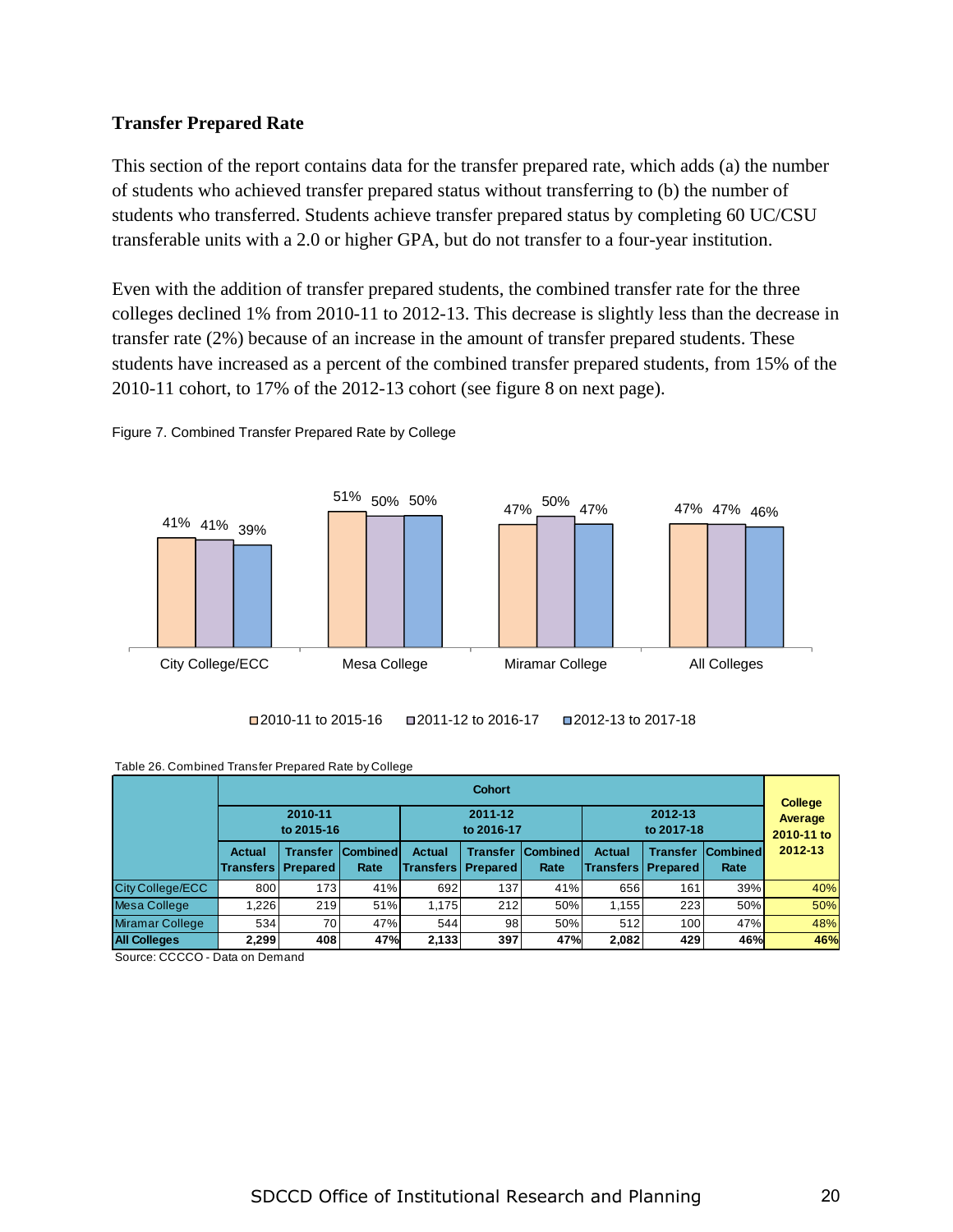



2010-11 to 2015-16 2011-12 to 2016-17 2012-13 to 2017-18

## *Transfer Prepared Rate by Ethnicity and Gender*

|                          |                                      | <b>College</b>                       |                                      |                                  |
|--------------------------|--------------------------------------|--------------------------------------|--------------------------------------|----------------------------------|
|                          | 2010-11<br>to 2015-16<br>$(N=2,558)$ | 2011-12<br>to 2016-17<br>$(N=2,989)$ | 2012-13<br>to 2017-18<br>$(N=3,138)$ | Average<br>2010-11 to<br>2012-13 |
| African American         | 34%                                  | 37%                                  | 39%                                  | 36%                              |
| American Indian          | 43%                                  | 56%                                  | 25%                                  | 43%                              |
| Asian/Pacific Islander   | 62%                                  | 61%                                  | 58%                                  | 60%                              |
| <b>Filipino</b>          | 59%                                  | 52%                                  | 54%                                  | 55%                              |
| Latinx                   | 41%                                  | 39%                                  | 39%                                  | 39%                              |
| White                    | 51%                                  | 53%                                  | 53%                                  | 53%                              |
| <b>Two or More Races</b> | 48%                                  | 48%                                  | 45%                                  | 47%                              |
| <b>Unreported</b>        | 47%                                  | 61%                                  | 43%                                  | 51%                              |
| Total                    | 47%                                  | 47%                                  | 46%                                  | 46%                              |

Table 27. All Colleges Combined Transfer Prepared Rate by Ethnicity

Source: CCCCO - Data on Demand

Table 28. All Colleges Combined Transfer Prepared Rate by Gender

|              | <b>Cohort</b> |             |             | <b>College</b> |  |
|--------------|---------------|-------------|-------------|----------------|--|
|              | 2010-11       | 2011-12     | 2012-13     | <b>Average</b> |  |
|              | to 2015-16    | to 2016-17  | to 2017-18  | 2010-11 to     |  |
|              | $(N=2,558)$   | $(N=2,989)$ | $(N=3,138)$ | 2012-13        |  |
| Female       | 48%           | 48%         | 46%         | 47%            |  |
| Male         | 45%           | 45%         | 46%         | 46%            |  |
| Unreported   | ---           | ---         | ---         | --             |  |
| <b>Total</b> | 47%           | 47%         | 46%         | 46%            |  |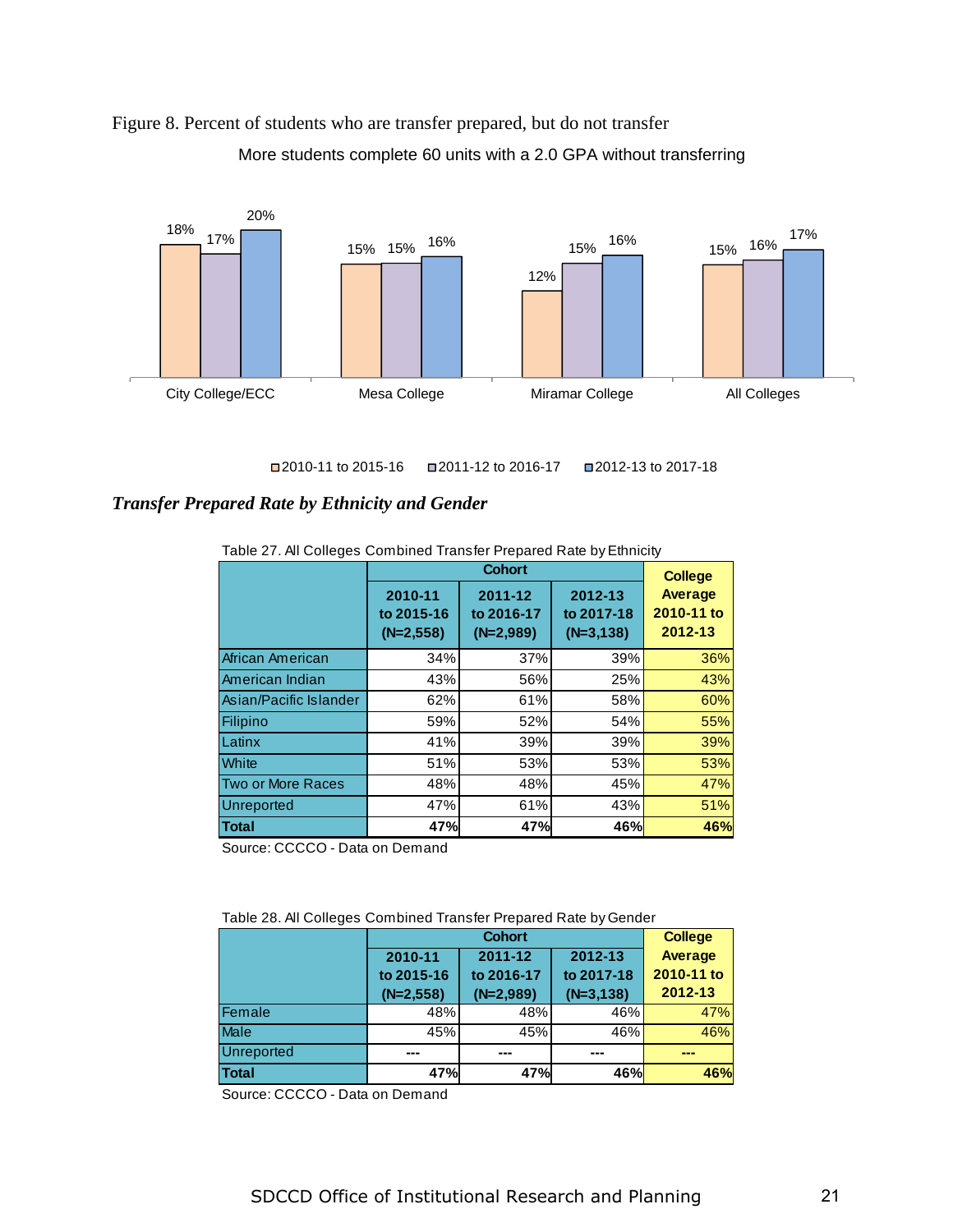## **References**

California State Legislature. Assembly Bill 705: Seymour-Campbell Student Success Act of 2012.

California State Legislature. Assembly Bill 19: California College Promise (2017-2018).

- Cooper, D. M., EdD, Fong, K., PhD, Karandjeff, K., EdM, Kretz, A., PhD, Nguyen, A., MA, Purnell-Mack, R. D., PhD, & Schiorring, E., MPP. (2017). Through the Gate: Mapping the Transfer Landscape for California Community College Students (Rep.). The RP Group.
- Foundation for California Community Colleges. (2019). Vision for success: Strengthening the California community colleges to meet California's needs. Retrieved from https://foundationccc.org/Vision-for-Success
- San Diego Community College District Office of Research and Planning (2018*). San Diego Community College District Fact Book.*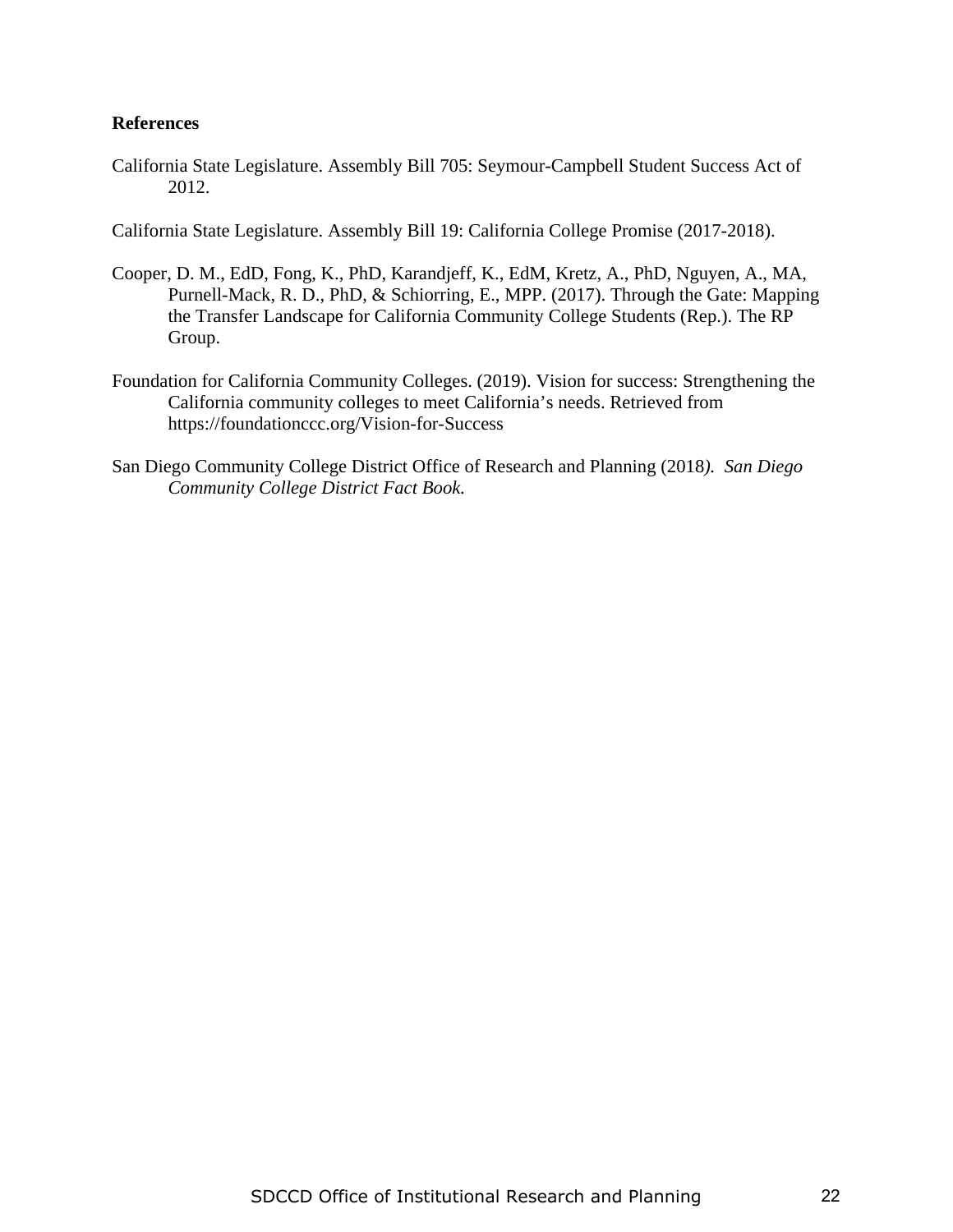| <b>College Name</b>                                      | <b>Count</b> | <b>Percent</b> |
|----------------------------------------------------------|--------------|----------------|
| San Diego State University                               | 1,275        | 30.3%          |
| University Of California-San Diego                       | 384          | 9.1%           |
| National University                                      | 188          | 4.5%           |
| California State University - San Marcos                 | 157          | 3.7%           |
| Arizona State University                                 | 104          | 2.5%           |
| University Of San Diego                                  | 104          | 2.5%           |
| University Of California - Berkeley                      | 98           | 2.3%           |
| Point Loma Nazarene University                           | 85           | 2.0%           |
| San Francisco State University                           | 78           | 1.9%           |
| University Of California-Los Angeles                     | 65           | 1.5%           |
| University Of California - Irvine                        | 59           | 1.4%           |
| California State University - Long Beach                 | 52           | 1.2%           |
| University Of California - Davis                         | 49           | 1.2%           |
| University Of California - Riverside                     | 44           | 1.0%           |
| California State University - Sacramento                 | 43           | 1.0%           |
| University Of California-Santa Barbara                   | 39           | 0.9%           |
| <b>Humboldt State University</b>                         | 34           | 0.8%           |
| San Jose State University                                | 34           | 0.8%           |
| California State University - Chico                      | 31           | 0.7%           |
| University Of California-Santa Cruz                      | 31           | 0.7%           |
| California Polytechnic State University, San Luis Obispo | 28           | 0.7%           |
| California State Polytechnic, Pomona                     | 27           | 0.6%           |
| California State University - Channel Islands            | 26           | 0.6%           |
| <b>Ashford University</b>                                | 25           | 0.6%           |
| California State University - Fullerton                  | 25           | 0.6%           |
| University Of Phoenix                                    | 25           | 0.6%           |
| California State University - Dominguez                  | 23           | 0.5%           |
| University Of Southern California                        | 19           | 0.5%           |
| Azusa Pacific University- Undergraduate                  | 18           | 0.4%           |
| California State University - East Bay                   | 18           | 0.4%           |
| <b>Western Governors University</b>                      | 18           | 0.4%           |
| California State University- Northridge                  | 17           | 0.4%           |
| California State University - Los Angeles                | 16           | 0.4%           |
| Embry-Riddle Aeronautical Univ.-Worldwide                | 16           | 0.4%           |
| University Of Arizona                                    | 16           | 0.4%           |
| California College                                       | 14           | 0.3%           |
| California State University - Bakersfield                | 14           | 0.3%           |
| <b>Grand Canyon University</b>                           | 13           | 0.3%           |
| Northern Arizona University                              | 13           | 0.3%           |
| University Of Colorado Boulder                           | 13           | 0.3%           |
| University Of Maryland - University College              | 13           | 0.3%           |
| California State University - San Bernardino             | 11           | 0.3%           |
| <b>Grand Canyon University-Traditional</b>               | 11           | 0.3%           |
| University Of Colorado - Denver                          | 11           | 0.3%           |
| California State University - Monterey Bay               | 10           | 0.2%           |
| Chapman University-Orange                                | 10           | 0.2%           |
| University Of St Augustine For Health Sciences           | 10           | 0.2%           |
| American Public University System                        | 9            | 0.2%           |

## *Addendum* **All Transfer Institutions for 2017/18**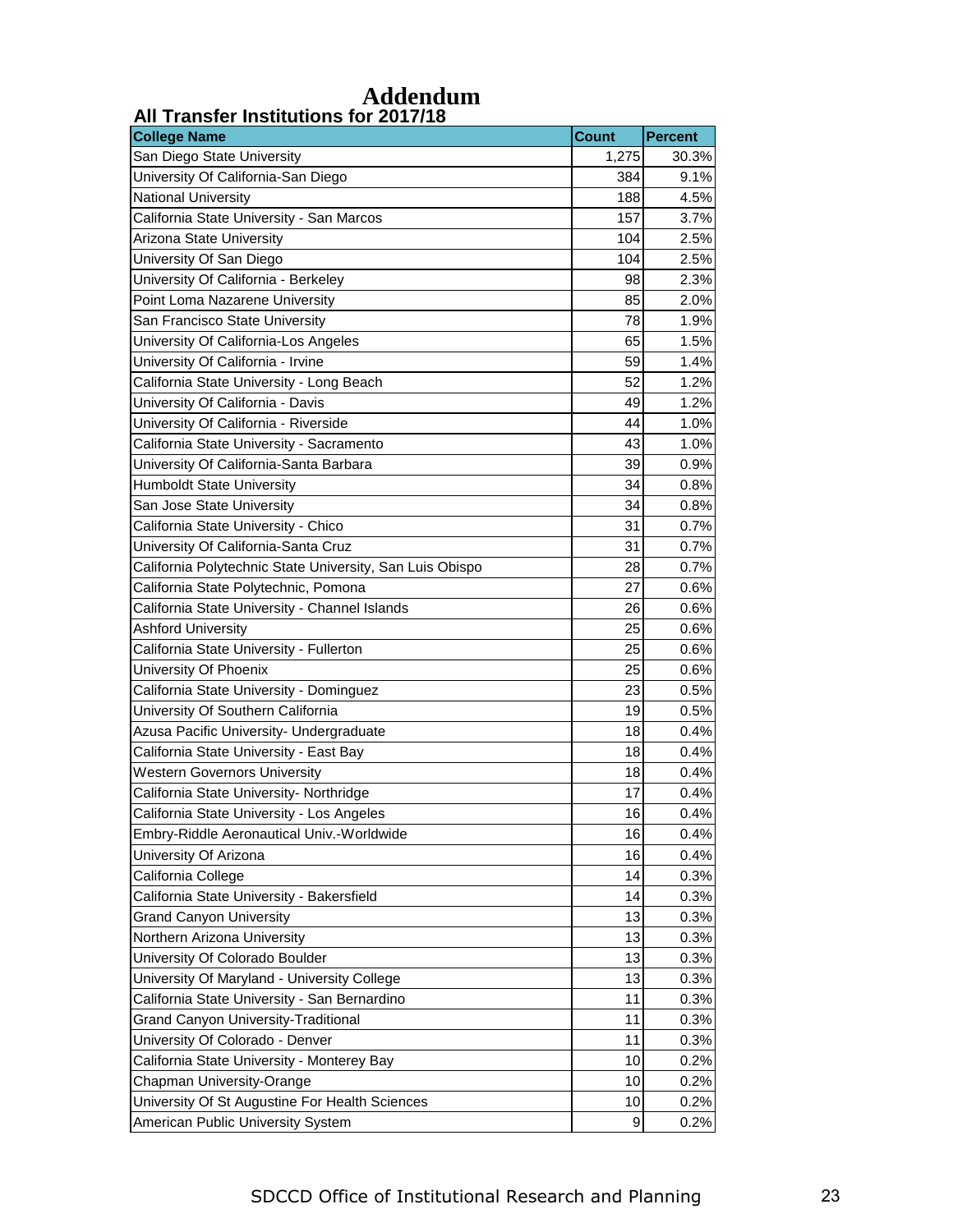| <b>College Name</b>                                               | <b>Count</b> | Percent |
|-------------------------------------------------------------------|--------------|---------|
| California Baptist University - Undergrad                         | 9            | 0.2%    |
| California State University - Fresno                              | 9            | 0.2%    |
| <b>Oregon State University</b>                                    | 9            | 0.2%    |
| Pennsylvania State University                                     | 9            | 0.2%    |
| Southern New Hampshire- 09Week                                    | 9            | 0.2%    |
| University Of Hawaii At Manoa                                     | 9            | 0.2%    |
| <b>Boise State University</b>                                     | 8            | 0.2%    |
| College Of Southern Nevada                                        | 8            | 0.2%    |
| <b>Portland State University</b>                                  | 8            | 0.2%    |
| University Of Redlands - Degree Seeking                           | 8            | 0.2%    |
| <b>Brandman University</b>                                        | 7            | 0.2%    |
| <b>Colorado State University</b>                                  | 7            | 0.2%    |
| Devry University                                                  | 7            | 0.2%    |
| Sonoma State University                                           | 7            | 0.2%    |
| University Of Nevada Las Vegas                                    | 7            | 0.2%    |
| University Of Oregon                                              | 7            | 0.2%    |
| <b>Columbia University</b>                                        | 6            | 0.1%    |
| George Washington University                                      | 6            | 0.1%    |
| Newschool Of Architecture And Design                              | 6            | 0.1%    |
| <b>Texas Christian University</b>                                 | 6            | 0.1%    |
| United Education Institute- Chula Vista                           | 6            | 0.1%    |
| University Of California - Merced                                 | 6            | 0.1%    |
| University Of San Francisco                                       | 6            | 0.1%    |
| University Of Utah                                                | 6            | 0.1%    |
| <b>Colorado Technical University</b>                              | 5            | 0.1%    |
| Johns Hopkins University School of Arts, Sciences and Engineering | 5            | 0.1%    |
| Metropolitan State University Of Denver                           | 5            | 0.1%    |
| <b>Old Dominion University</b>                                    | 5            | 0.1%    |
| <b>Stanford University</b>                                        | 5            | 0.1%    |
| Union Institute and University                                    | 5            | 0.1%    |
| University Of Alabama                                             | 5            | 0.1%    |
| University Of Nevada - Reno                                       | 5            | 0.1%    |
| University Of New Mexico                                          | 5            | 0.1%    |
| University Of Texas Arlington                                     | 5            | 0.1%    |
| Alliant International University                                  | 4            | 0.1%    |
| Florida International University                                  | 4            | 0.1%    |
| Florida State College At Jacksonville                             | 4            | 0.1%    |
| <b>Liberty University</b>                                         | 4            | 0.1%    |
| Montana State University - Bozeman                                | 4            | 0.1%    |
| North Seattle College                                             | 4            | 0.1%    |
| Otis College Of Art And Design                                    | 4            | 0.1%    |
| Southern New Hampshire University                                 | 4            | 0.1%    |
| Stevens-Henager - Independence University                         | 4            | 0.1%    |
| University Of Alaska Anchorage                                    | 4            | 0.1%    |
| University Of Houston                                             | 4            | 0.1%    |
| University Of Texas - San Antonio                                 | 4            | 0.1%    |
| West Coast University- Anaheim                                    | 4            | 0.1%    |
| <b>Whittier College</b>                                           | 4            | 0.1%    |
| Academy Of Art University                                         | 3            | 0.1%    |
| <b>Broward College</b>                                            | 3            | 0.1%    |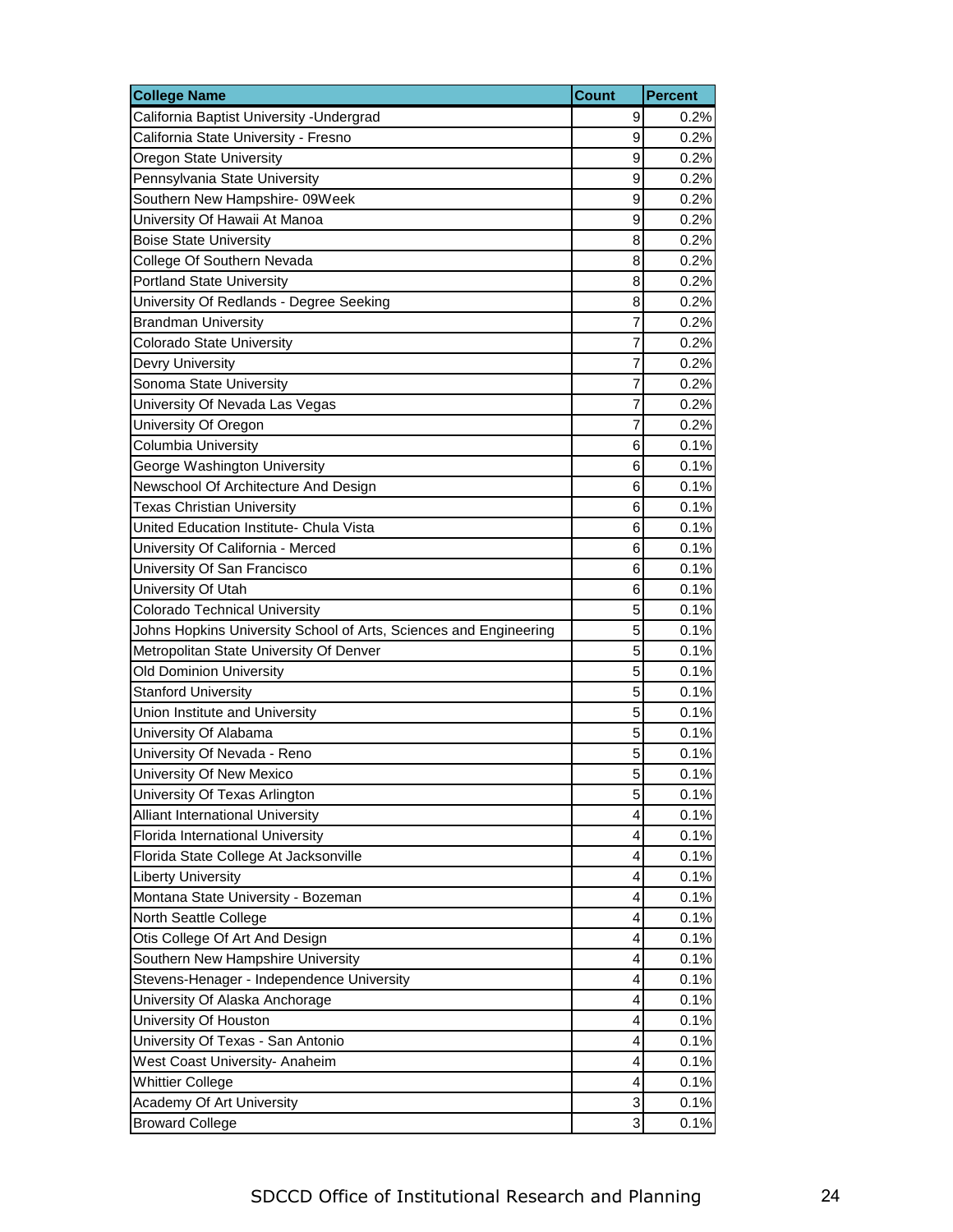| <b>College Name</b>                          | <b>Count</b>            | <b>Percent</b> |
|----------------------------------------------|-------------------------|----------------|
| Capella University                           | 3                       | 0.1%           |
| Columbia Southern University                 | 3                       | 0.1%           |
| Concordia University - Irvine                | 3                       | 0.1%           |
| Depaul University                            | 3                       | 0.1%           |
| <b>Drexel University</b>                     | 3                       | 0.1%           |
| <b>Excelsior College</b>                     | 3                       | 0.1%           |
| Gonzaga University                           | 3                       | 0.1%           |
| <b>Howard University</b>                     | 3                       | 0.1%           |
| Loyola Marymount University                  | 3                       | 0.1%           |
| Marshall B. Ketchum University               | 3                       | 0.1%           |
| <b>Mcpherson College</b>                     | 3                       | 0.1%           |
| MGH Institute Of Health Professions          | 3                       | 0.1%           |
| New York University                          | 3                       | 0.1%           |
| North Dakota State University                | 3                       | 0.1%           |
| Palm Beach State College                     | 3                       | 0.1%           |
| Pepperdine University                        | 3                       | 0.1%           |
| <b>Regis University-Semesters</b>            | 3                       | 0.1%           |
| <b>Rogers State University</b>               | 3                       | 0.1%           |
| Roseman University Of Health Sciences        | 3                       | 0.1%           |
| St Ambrose University                        | 3                       | 0.1%           |
| <b>Stockton University</b>                   | 3                       | 0.1%           |
| SUNY Fashion Institute Of Technology         | 3                       | 0.1%           |
| <b>Temple University</b>                     | 3                       | 0.1%           |
| The Ohio State University                    | 3                       | 0.1%           |
| Thomas Edison State University               | 3                       | 0.1%           |
| University Of La Verne Sem Traditional       | 3                       | 0.1%           |
| University Of Massachusetts Boston           | 3                       | 0.1%           |
| University Of Montana                        | 3                       | 0.1%           |
| University Of New England Non-Matric         | 3                       | 0.1%           |
| University Of Oklahoma                       | 3                       | 0.1%           |
| University Of Texas At Austin                | 3                       | 0.1%           |
| <b>Washington State University</b>           | 3                       | 0.1%           |
| <b>Yale University</b>                       | 3                       | 0.1%           |
| <b>Andrews University</b>                    | $\overline{\mathbf{c}}$ | 0.0%           |
| Art Center College Of Design                 | $\overline{c}$          | 0.0%           |
| <b>Avila University</b>                      | $\overline{c}$          | 0.0%           |
| <b>Bellevue College</b>                      | $\mathbf 2$             | 0.0%           |
| <b>Benedictine University</b>                | $\overline{\mathbf{c}}$ | 0.0%           |
| Bethel Theological Seminary - San Diego      | $\overline{\mathbf{c}}$ | 0.0%           |
| <b>Biola University</b>                      | $\overline{c}$          | 0.0%           |
| <b>Boston University</b>                     | $\overline{c}$          | 0.0%           |
| <b>Briar Cliff University</b>                | $\overline{c}$          | 0.0%           |
| <b>Brigham Young University</b>              | $\overline{c}$          | 0.0%           |
| Brigham Young University -Idaho Winter/S     | $\overline{\mathbf{c}}$ | 0.0%           |
| California State University - Stanislaus     | $\overline{c}$          | 0.0%           |
| California State University Maritime Academy | $\overline{c}$          | 0.0%           |
| <b>Campbell University</b>                   | $\overline{c}$          | 0.0%           |
| Chamberlain University                       | $\overline{c}$          | 0.0%           |
| Chaminade University Of Honolulu             | 2                       | 0.0%           |
| <b>Cleveland State University</b>            | $\overline{2}$          | 0.0%           |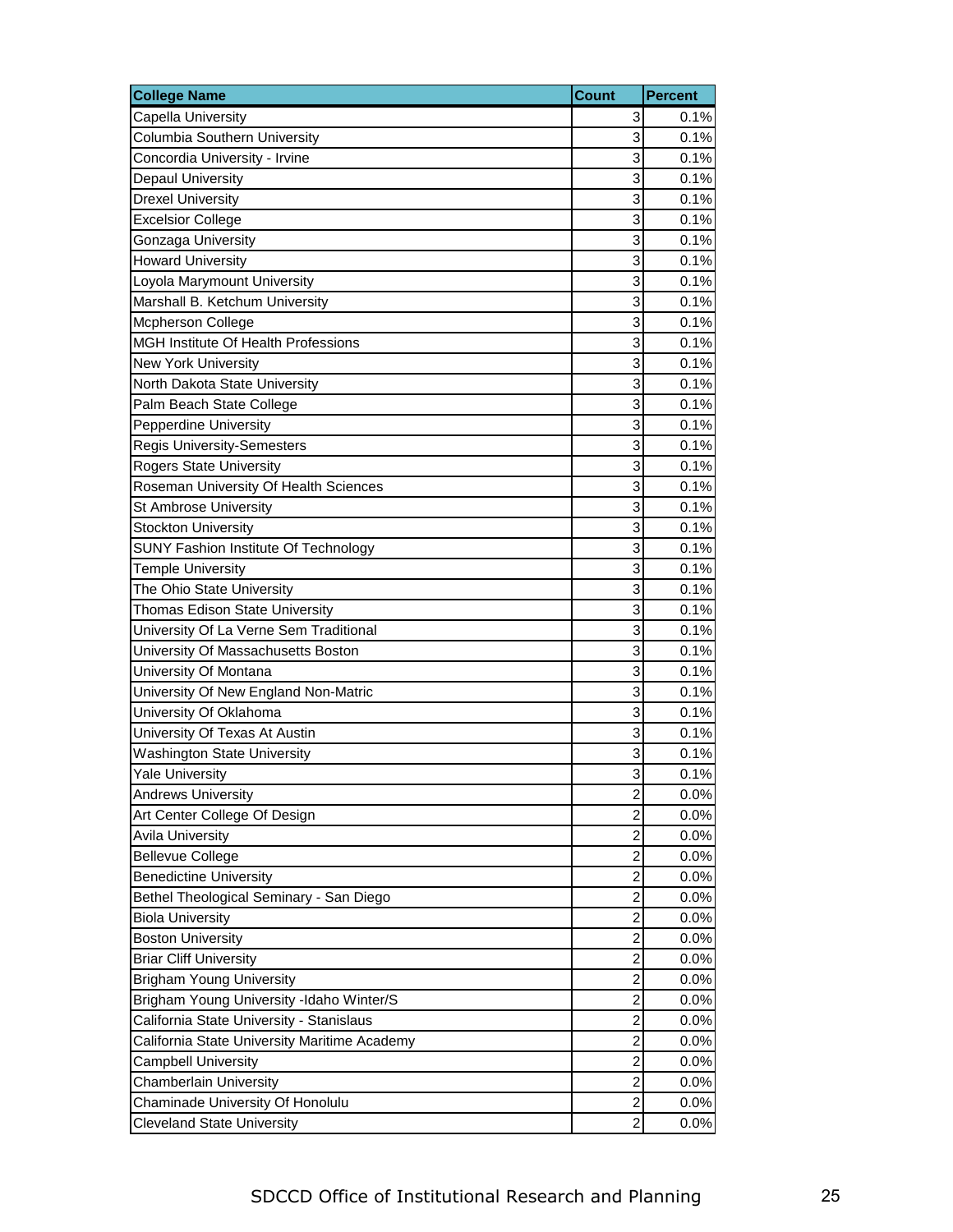| <b>College Name</b>                                  | <b>Count</b>            | <b>Percent</b> |
|------------------------------------------------------|-------------------------|----------------|
| Concordia University Portland                        | $\overline{c}$          | $0.0\%$        |
| <b>Cornell University</b>                            | $\overline{2}$          | 0.0%           |
| <b>Culinary Institute Of America</b>                 | $\overline{c}$          | 0.0%           |
| <b>CUNY Queens College</b>                           | $\overline{c}$          | 0.0%           |
| Embry-Riddle Aeronautical University - Arizona       | 2                       | 0.0%           |
| Embry-Riddle Aeronautical University - Daytona Beach | $\overline{c}$          | 0.0%           |
| <b>Ferris State University</b>                       | $\overline{c}$          | 0.0%           |
| Franciscan University Of Steubenville                | $\overline{c}$          | 0.0%           |
| Georgetown University                                | $\overline{c}$          | 0.0%           |
| Georgia State University- Perimeter College Decatur  | $\overline{2}$          | 0.0%           |
| <b>Grambling State University</b>                    | $\overline{c}$          | 0.0%           |
| Idaho State University                               | $\overline{c}$          | 0.0%           |
| Kennesaw State University                            | $\overline{c}$          | 0.0%           |
| Kent State University                                | $\overline{c}$          | 0.0%           |
| Lake Michigan College                                | $\overline{2}$          | 0.0%           |
| Lewis & Clark College Of Arts & Sciences             | $\overline{c}$          | 0.0%           |
| Lewis-Clark State College                            | $\overline{c}$          | 0.0%           |
| Louisiana State University - Agriculture             | $\overline{c}$          | 0.0%           |
| Menlo College                                        | $\overline{c}$          | 0.0%           |
| Milligan College                                     | $\overline{2}$          | 0.0%           |
| North Carolina State University                      | $\overline{c}$          | 0.0%           |
| Northwestern University                              | $\overline{c}$          | 0.0%           |
| Pacific Oaks College                                 | $\overline{c}$          | 0.0%           |
| <b>Pacific University</b>                            | $\overline{c}$          | 0.0%           |
| Pensacola State College                              | $\overline{2}$          | 0.0%           |
| Post University - Accelerated Degree                 | $\overline{c}$          | 0.0%           |
| Prairie View A&M University                          | $\overline{c}$          | 0.0%           |
| Purdue University - West Lafayette                   | $\overline{c}$          | 0.0%           |
| <b>Robert Morris University</b>                      | $\overline{c}$          | 0.0%           |
| Rutgers - The State University Of NJ                 | $\overline{2}$          | 0.0%           |
| <b>Seattle University</b>                            | $\overline{2}$          | 0.0%           |
| <b>Skagit Valley College</b>                         | $\overline{c}$          | 0.0%           |
| Southern Oregon University                           | $\overline{2}$          | 0.0%           |
| <b>St Catherine University</b>                       | $\overline{c}$          | 0.0%           |
| <b>Texas A&amp;M University</b>                      | $\overline{2}$          | 0.0%           |
| Texas A&M University - Galveston                     | $\overline{c}$          | 0.0%           |
| Texas A&M University- San Antonio                    | $\overline{\mathbf{c}}$ | 0.0%           |
| The Evergreen State College                          | $\overline{c}$          | 0.0%           |
| The New School (New York)                            | $\overline{\mathbf{c}}$ | 0.0%           |
| <b>Trident University International</b>              | $\overline{c}$          | 0.0%           |
| University Of Alaska - Southeast                     | $\overline{c}$          | 0.0%           |
| University Of Arkansas at Little Rock                | $\overline{\mathbf{c}}$ | 0.0%           |
| University Of Charleston                             | $\overline{c}$          | $0.0\%$        |
| University Of Colorado - Colorado Springs            | $\overline{c}$          | 0.0%           |
| University Of Denver - Colorado                      | $\overline{c}$          | 0.0%           |
| University Of Florida                                | $\overline{c}$          | 0.0%           |
| University Of Guam                                   | $\overline{\mathbf{c}}$ | 0.0%           |
| University Of Hawaii at Hilo                         | $\overline{c}$          | $0.0\%$        |
| University Of Houston-Clear Lake                     | $\overline{\mathbf{c}}$ | 0.0%           |
| University Of Idaho                                  | $\overline{2}$          | 0.0%           |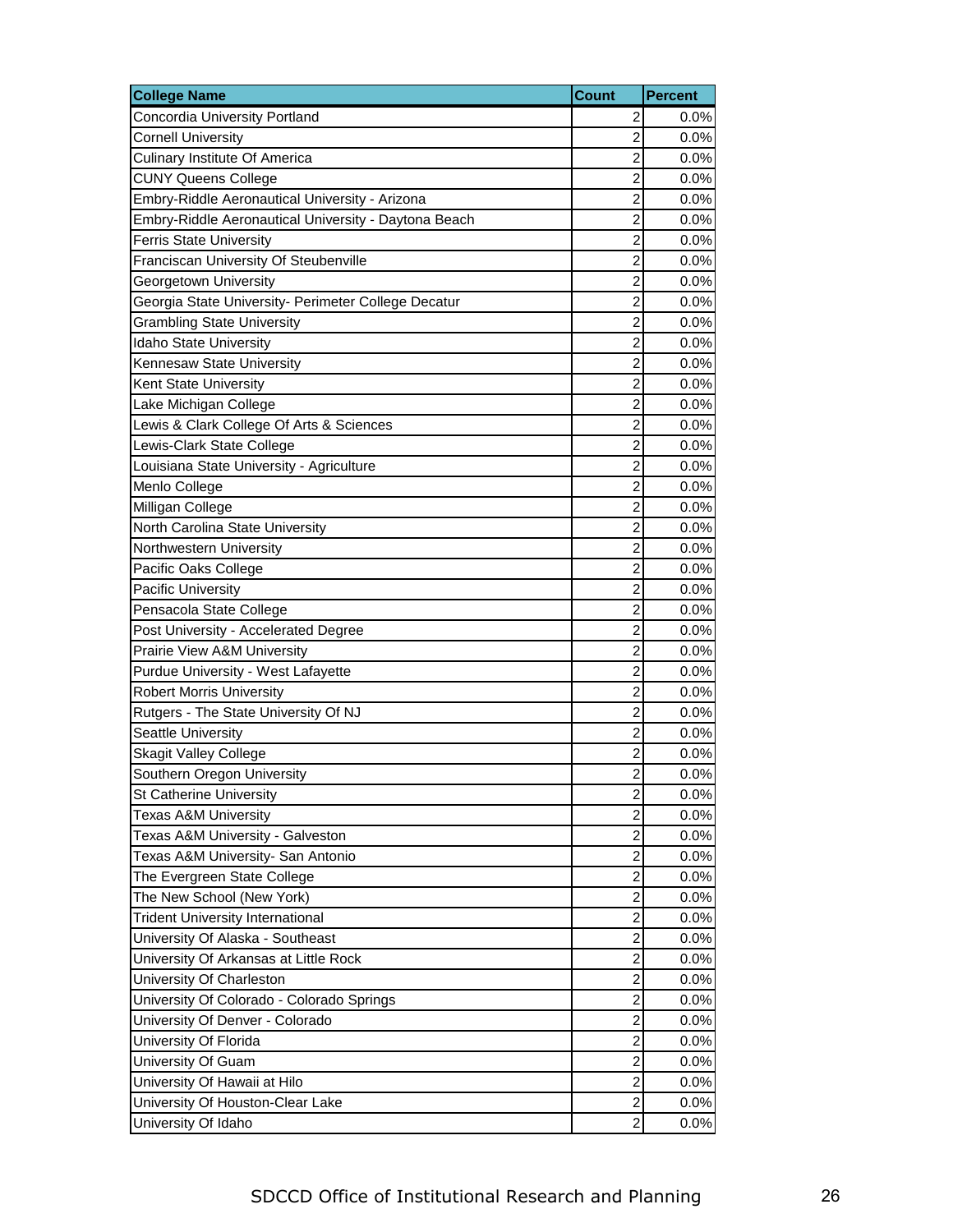| <b>College Name</b>                            | <b>Count</b>            | <b>Percent</b> |
|------------------------------------------------|-------------------------|----------------|
| University Of Michigan                         | 2                       | $0.0\%$        |
| University Of Minnesota - Crookston            | 2                       | 0.0%           |
| University Of Minnesota-Twin Cities            | 2                       | 0.0%           |
| University Of New Hampshire- Durham            | $\overline{2}$          | 0.0%           |
| University Of North Carolina-Chapel Hill       | $\overline{c}$          | 0.0%           |
| University Of North Texas                      | 2                       | 0.0%           |
| University Of North Texas at Dallas            | 2                       | 0.0%           |
| University Of Northern Colorado                | $\overline{\mathbf{c}}$ | 0.0%           |
| University Of San Diego Law School             | 2                       | 0.0%           |
| University Of Southern Mississippi             | $\overline{c}$          | 0.0%           |
| University Of St Augustine For Health Sciences | 2                       | 0.0%           |
| University Of Texas Rio Grande Valley          | 2                       | 0.0%           |
| University Of West Georgia                     | $\overline{\mathbf{c}}$ | 0.0%           |
| <b>Utah State University</b>                   | $\overline{c}$          | 0.0%           |
| <b>Utah Valley University</b>                  | $\overline{c}$          | 0.0%           |
| Valencia College                               | 2                       | 0.0%           |
| <b>Weber State University</b>                  | 2                       | 0.0%           |
| <b>Woodbury University</b>                     | 2                       | 0.0%           |
| A.T. Still University Of Health Sciences       | 1                       | 0.0%           |
| American University Of The Caribbean           | 1                       | 0.0%           |
| Antioch University - Los Angeles               | 1                       | 0.0%           |
| Austin Peay State University - Main Campus     | 1                       | 0.0%           |
| Baker College - Flint                          | 1                       | 0.0%           |
| <b>Baker University</b>                        | 1                       | 0.0%           |
| <b>Barnard College</b>                         | 1                       | 0.0%           |
| <b>Bastyr University</b>                       | 1                       | 0.0%           |
| <b>Bay Path University</b>                     | 1                       | 0.0%           |
| <b>Baylor University</b>                       | 1                       | 0.0%           |
| <b>Bellevue University</b>                     | 1                       | 0.0%           |
| Bemidji State University                       | 1                       | 0.0%           |
| <b>Bowdoin College</b>                         | 1                       | 0.0%           |
| <b>Bridgewater State University</b>            | 1                       | 0.0%           |
| Brigham Young University - Hawaii              | 1                       | 0.0%           |
| Brigham Young University - Idaho Fall/Winter   | 1                       | 0.0%           |
| Brigham Young University - Idaho Spring/Summer | 1                       | 0.0%           |
| <b>Brown University</b>                        | 1                       | 0.0%           |
| California Baptist University-Graduates        | 1                       | 0.0%           |
| California College Of The Arts                 | 1                       | 0.0%           |
| California Lutheran University                 | 1                       | 0.0%           |
| California Western School Of Law               | 1                       | 0.0%           |
| <b>Cameron University</b>                      | 1                       | 0.0%           |
| <b>Carlow University</b>                       | $\mathbf{1}$            | 0.0%           |
| Carnegie Mellon University                     | 1                       | 0.0%           |
| <b>Central Connecticut State University</b>    | 1                       | 0.0%           |
| <b>Central Methodist University</b>            | 1                       | 0.0%           |
| Central Washington University                  | 1                       | 0.0%           |
| <b>City University Of Seattle</b>              | $\mathbf{1}$            | 0.0%           |
| Coe College                                    | 1                       | 0.0%           |
| College Of Central Florida                     | 1                       | 0.0%           |
| College Of Coastal Georgia                     | 1                       | 0.0%           |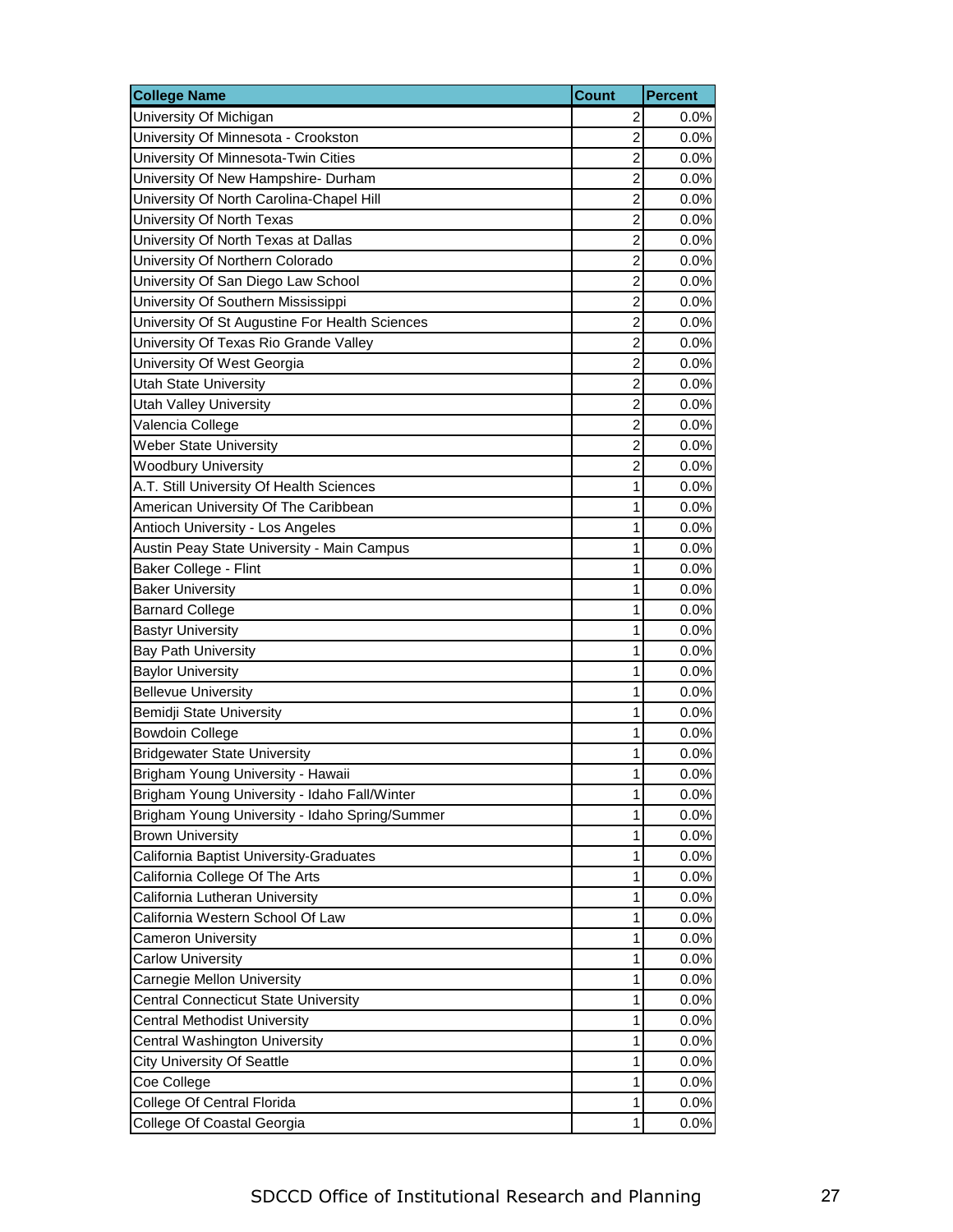| <b>College Name</b>                         | <b>Count</b> | <b>Percent</b> |
|---------------------------------------------|--------------|----------------|
| Colorado Christian University               | 1            | $0.0\%$        |
| Colorado College                            | 1            | 0.0%           |
| Colorado Mesa University                    | 1            | 0.0%           |
| Colorado School Of Mines                    | 1            | 0.0%           |
| Colorado State University - Pueblo          | 1            | 0.0%           |
| Columbia Basin College                      | 1            | 0.0%           |
| Columbia College Adult8Wk Undergrad         | 1            | 0.0%           |
| Concordia University - Cohort/Scs           | 1            | 0.0%           |
| Concordia University - Irvine Gr/Pb/Nursing | 1            | 0.0%           |
| <b>CUNY Brooklyn College</b>                | 1            | 0.0%           |
| <b>CUNY City College</b>                    | 1            | 0.0%           |
| <b>CUNY Grad School &amp; Univ Center</b>   | 1            | 0.0%           |
| CUNY John Jay College Of Criminal Justice   | 1            | 0.0%           |
| <b>CUNY Lehman College</b>                  | 1            | 0.0%           |
| <b>CUNY York College</b>                    | 1            | 0.0%           |
| Dakota State University                     | 1            | 0.0%           |
| Daytona State College                       | 1            | 0.0%           |
| <b>Des Moines University</b>                | 1            | 0.0%           |
| <b>Dillard University</b>                   | 1            | 0.0%           |
| Dixie State University                      | 1            | 0.0%           |
| Dominican University                        | 1            | 0.0%           |
| Dominican University Of California          | 1            | 0.0%           |
| <b>Duquesne University</b>                  | 1            | 0.0%           |
| Eastern Florida State College               | 1            | 0.0%           |
| Eastern Mennonite University                | 1            | 0.0%           |
| <b>Eastern New Mexico University</b>        | 1            | 0.0%           |
| Eastern Washington University               | 1            | 0.0%           |
| Ecpi University - Richmond West             | 1            | 0.0%           |
| <b>Emerson College</b>                      | 1            | 0.0%           |
| <b>Emory University</b>                     | 1            | 0.0%           |
| Florida A&M University                      | 1            | 0.0%           |
| Florida Atlantic University                 | 1            | 0.0%           |
| Florida Gulf Coast University               | 1            | 0.0%           |
| Fort Hays State University                  | 1            | 0.0%           |
| <b>Franklin University</b>                  | 1            | 0.0%           |
| <b>Friends University</b>                   | 1            | 0.0%           |
| George Fox University                       | 1            | 0.0%           |
| George Mason University                     | 1            | 0.0%           |
| Georgia Highlands College                   | 1            | 0.0%           |
| Goldfarb School Of Nursing                  | 1            | 0.0%           |
| <b>Grand Valley State University</b>        | 1            | 0.0%           |
| <b>Grantham University</b>                  | 1            | 0.0%           |
| Green Mountain College                      | 1            | 0.0%           |
| <b>Green River Community College</b>        | 1            | 0.0%           |
| <b>Gulf Coast State College</b>             | 1            | 0.0%           |
| Hampshire College                           | 1            | 0.0%           |
| <b>Harvard University</b>                   | 1            | 0.0%           |
| Harvey Mudd College                         | 1            | 0.0%           |
| Herzing University-Madison                  | 1            | 0.0%           |
| Hope International University-Traditional   | 1            | 0.0%           |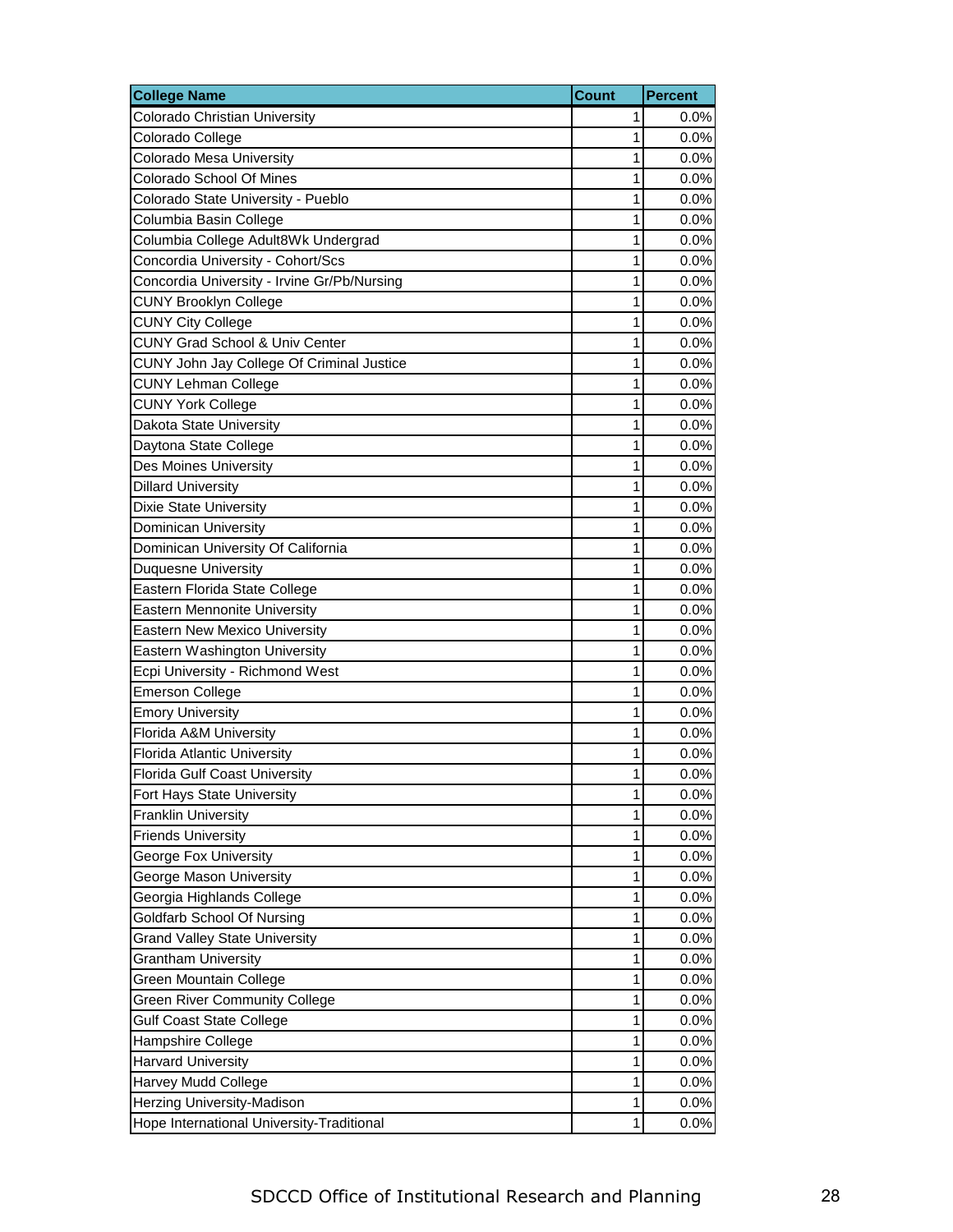| <b>College Name</b>                          | <b>Count</b> | <b>Percent</b> |
|----------------------------------------------|--------------|----------------|
| <b>Illinois State University</b>             | 1            | 0.0%           |
| Indiana Institute Of Technology              | 1            | 0.0%           |
| Indiana University Bloomington               | 1            | 0.0%           |
| Indiana Wesleyan University                  | 1            | 0.0%           |
| Inter American Univ Of Puerto Rico- Bayamon  | 1            | 0.0%           |
| Jackson State University                     | 1            | 0.0%           |
| Judson College-Adult Studies 2               | 1            | 0.0%           |
| La Sierra University                         | 1            | 0.0%           |
| Lake Erie College Of Osteopathic             | 1            | 0.0%           |
| Lamar University - Beaumont                  | 1            | 0.0%           |
| Landmark College                             | 1            | 0.0%           |
| Lewis University                             | 1            | 0.0%           |
| Life Chiropractic College - West             | 1            | 0.0%           |
| <b>Life University</b>                       | 1            | 0.0%           |
| <b>Lindenwood University</b>                 | 1            | 0.0%           |
| Long Island University                       | 1            | 0.0%           |
| Loyola University Chicago                    | 1            | 0.0%           |
| <b>Marist College</b>                        | 1            | 0.0%           |
| Maryville University                         | 1            | 0.0%           |
| Massachusetts Institute Of Technology        | 1            | 0.0%           |
| Master's College                             | 1            | 0.0%           |
| Mercy College                                | 1            | 0.0%           |
| Mercy College Of Health Sciences             | 1            | 0.0%           |
| Mid America Christian University             | 1            | 0.0%           |
| Milwaukee School Of Engineering              | 1            | 0.0%           |
| Minneapolis College Of Art And Design        | 1            | 0.0%           |
| Minnesota State University - Mankato         | 1            | 0.0%           |
| Mississippi State University                 | 1            | 0.0%           |
| Mississippi Valley State University          | 1            | 0.0%           |
| Montana State University-Billings            | 1            | 0.0%           |
| Mount Aloysius College                       | 1            | 0.0%           |
| Mount Saint Mary's University                | 1            | 0.0%           |
| Mount St Mary's University                   | 1            | 0.0%           |
| Nevada State College                         | 1            | 0.0%           |
| New Mexico Highlands University              | 1            | 0.0%           |
| North Carolina A&T State University          | 1            | 0.0%           |
| Northern Illinois University                 | 1            | 0.0%           |
| Northern Michigan University                 | 1            | 0.0%           |
| Occidental College                           | 1            | 0.0%           |
| <b>Oral Roberts University</b>               | 1            | 0.0%           |
| Oregon Institute Of Technology               | 1            | 0.0%           |
| Ottawa University-Ottawa                     | 1            | 0.0%           |
| Pacific Northwest College Of Art             | 1            | 0.0%           |
| Pasco-Hernando State College                 | 1            | 0.0%           |
| Philadelphia College Of Osteopathic Medicine | 1            | 0.0%           |
| <b>Princeton University</b>                  | 1            | 0.0%           |
| <b>Purdue University Global</b>              | 1            | 0.0%           |
| Quinnipiac University                        | 1            | 0.0%           |
| Rasmussen College - Mankato                  | 1            | 0.0%           |
| <b>Reed College</b>                          | 1            | 0.0%           |
|                                              |              |                |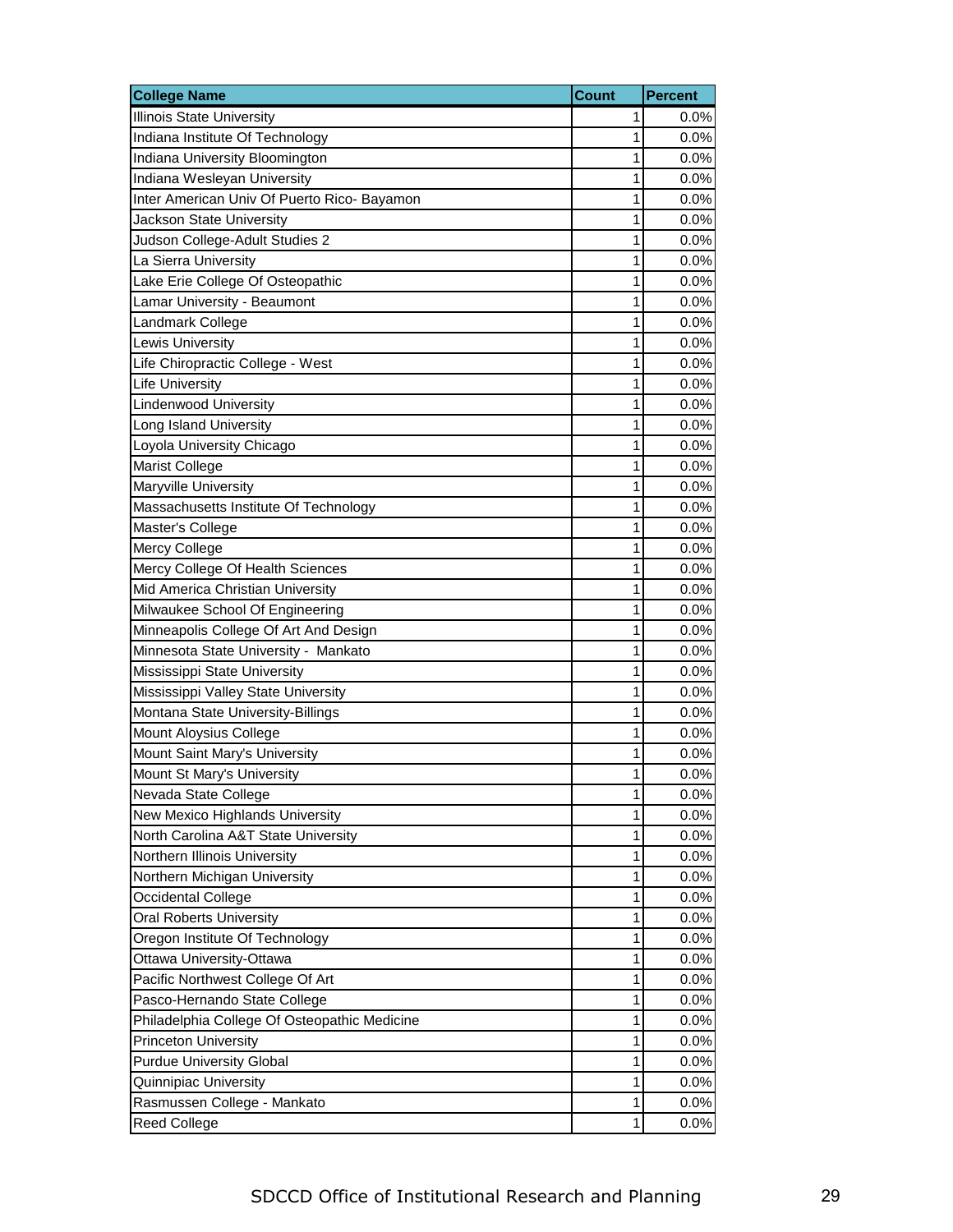| <b>College Name</b>                       | <b>Count</b> | <b>Percent</b> |
|-------------------------------------------|--------------|----------------|
| <b>Regent University</b>                  | 1            | 0.0%           |
| <b>Regis College</b>                      | 1            | 0.0%           |
| <b>Resurrection University</b>            | 1            | 0.0%           |
| Rowan University                          | 1            | 0.0%           |
| <b>Sacred Heart University</b>            | 1            | 0.0%           |
| Saint John's University                   | 1            | 0.0%           |
| Saint Leo University                      | 1            | 0.0%           |
| Saint Peter's University                  | 1            | 0.0%           |
| Sam Houston State University              | 1            | 0.0%           |
| Samuel Merritt College - Nursing          | 1            | 0.0%           |
| <b>Samuel Merritt University</b>          | 1            | 0.0%           |
| Santa Clara University                    | 1            | 0.0%           |
| Savannah College Of Art And Design        | 1            | 0.0%           |
| School Of Visual Arts                     | 1            | 0.0%           |
| Seattle Central Community College         | 1            | 0.0%           |
| Seminole State College Of Florida         | 1            | 0.0%           |
| South College                             | 1            | 0.0%           |
| South Seattle College                     | 1            | 0.0%           |
| South Texas College                       | 1            | 0.0%           |
| Southeast Missouri State University       | 1            | 0.0%           |
| Southern Illinois University Edwardsville | 1            | 0.0%           |
| Spelman College                           | 1            | 0.0%           |
| <b>St Edwards University</b>              | 1            | 0.0%           |
| St John's College                         | 1            | 0.0%           |
| St Johns River Community College          | 1            | 0.0%           |
| St Mary's College Of California           | 1            | 0.0%           |
| St Petersburg College                     | 1            | 0.0%           |
| State College Of Florida Manatee-Sarasota | 1            | 0.0%           |
| Strayer University-Washington             | 1            | 0.0%           |
| <b>Suffolk University</b>                 | 1            | 0.0%           |
| <b>SUNY College Oneonta</b>               | 1            | 0.0%           |
| <b>SUNY Stony Brook University</b>        | 1            | 0.0%           |
| <b>Syracuse University</b>                | 1            | 0.0%           |
| Texas A&M University - Commerce           | 1            | 0.0%           |
| Texas A&M University - Corpus Christi     | 1            | 0.0%           |
| <b>Texas Southern University</b>          | 1            | 0.0%           |
| Texas State University - San Marcos       | 1            | 0.0%           |
| The State University Of New York College  | 1            | $0.0\%$        |
| Thomas Jefferson University- Nursing      | 1            | 0.0%           |
| <b>Tiffin University</b>                  | 1            | 0.0%           |
| Touro University California               | 1            | 0.0%           |
| <b>Towson University</b>                  | $\mathbf{1}$ | 0.0%           |
| <b>Trinity International University</b>   | 1            | 0.0%           |
| <b>Troy University</b>                    | 1            | 0.0%           |
| <b>Tufts University</b>                   | 1            | 0.0%           |
| <b>Tulane University</b>                  | 1            | 0.0%           |
| Univ Of New England - Gr Internal Reg.    | 1            | 0.0%           |
| University Of Baltimore                   | 1            | $0.0\%$        |
| University Of California-San Francisco    | 1            | 0.0%           |
| University Of Cincinnati                  | 1            | 0.0%           |